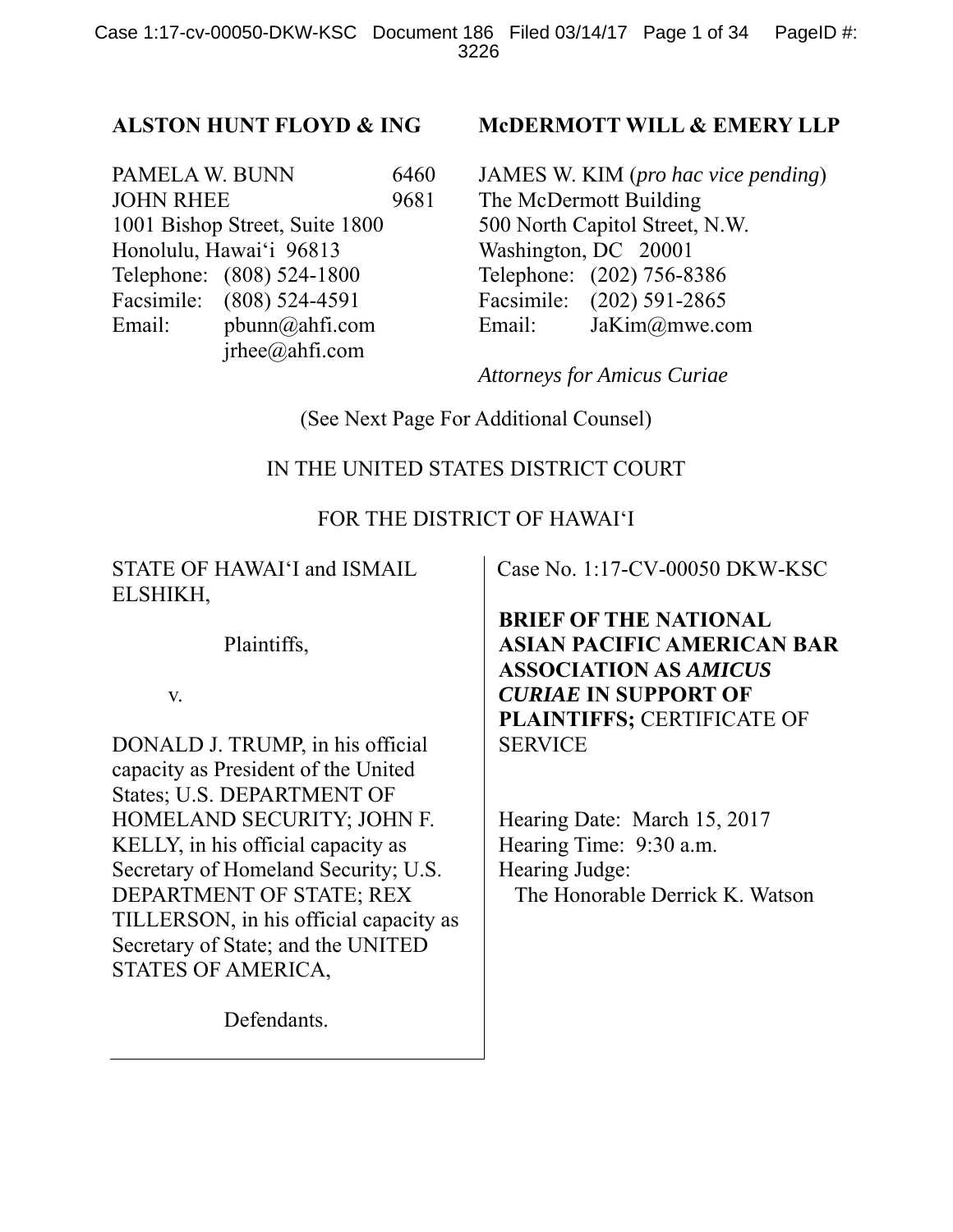### **ADDITIONAL COUNSEL**

### **NATIONAL ASIAN PACIFIC AMERICAN BAR ASSOCIATION**

TINA MATSUOKA (*pro hac vice pending*) MEREDITH S.H. HIGASHI (*pro hac vice pending*) NAVDEEP SINGH (*pro hac vice pending*) RACHANA PATHAK (*pro hac vice pending*) 1612 K Street NW, Suite 510 Washington D.C. 20006 Telephone: (202) 775-9555 Facsimile: (202) 775-9333 E-mail: tmatsuoka@napaba.org mhigashi@napaba.org nsingh@napaba.org radha.pathak@strismaher.com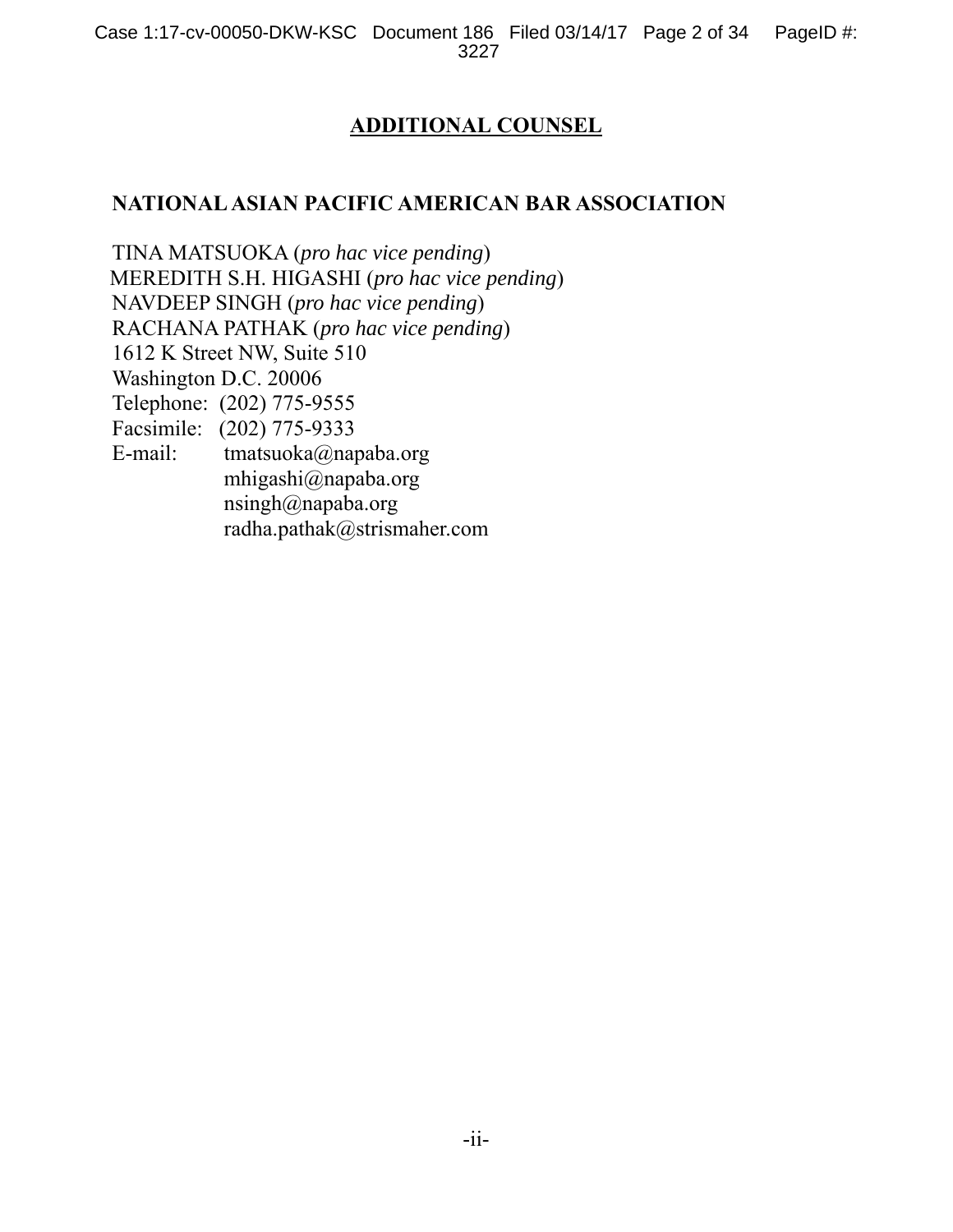# **TABLE OF CONTENTS**

| I.   |                                                                   |                                                                                                                                                                       |  |  |  |
|------|-------------------------------------------------------------------|-----------------------------------------------------------------------------------------------------------------------------------------------------------------------|--|--|--|
| II.  | Congress Prohibited Nationality-Based Discrimination To Reverse a |                                                                                                                                                                       |  |  |  |
|      | A <sub>1</sub>                                                    | The Revised Order Echoes Historical Discrimination in the<br>Application of Immigration Laws Based upon National Origin3                                              |  |  |  |
|      | <b>B.</b>                                                         | In 1965, Congress and President Lyndon B. Johnson<br>Dismantled Immigration Quotas Based upon Nationality and<br>Generally Barred Distinctions Based upon "Race, Sex, |  |  |  |
| III. |                                                                   | The Executive Order Violates 8 U.S.C. § 1152(a)(1)(A)'s Bar on                                                                                                        |  |  |  |
|      | A.                                                                | The 1965 Immigration and Nationality Act Amendments<br>Prohibit Discrimination Related to National Origin. 14                                                         |  |  |  |
|      | <b>B.</b>                                                         | The Legislative History of 8 U.S.C. $\S 1152(a)(1)(A)$ Further<br>Supports the Broad Prohibition on Nationality-Based                                                 |  |  |  |
| IV.  | Statutory Limits Constrain the Executive's Discretion Related to  |                                                                                                                                                                       |  |  |  |
|      | A.                                                                |                                                                                                                                                                       |  |  |  |
|      | <b>B.</b>                                                         | The Executive's Discretion over Admission of Aliens Is                                                                                                                |  |  |  |
|      |                                                                   |                                                                                                                                                                       |  |  |  |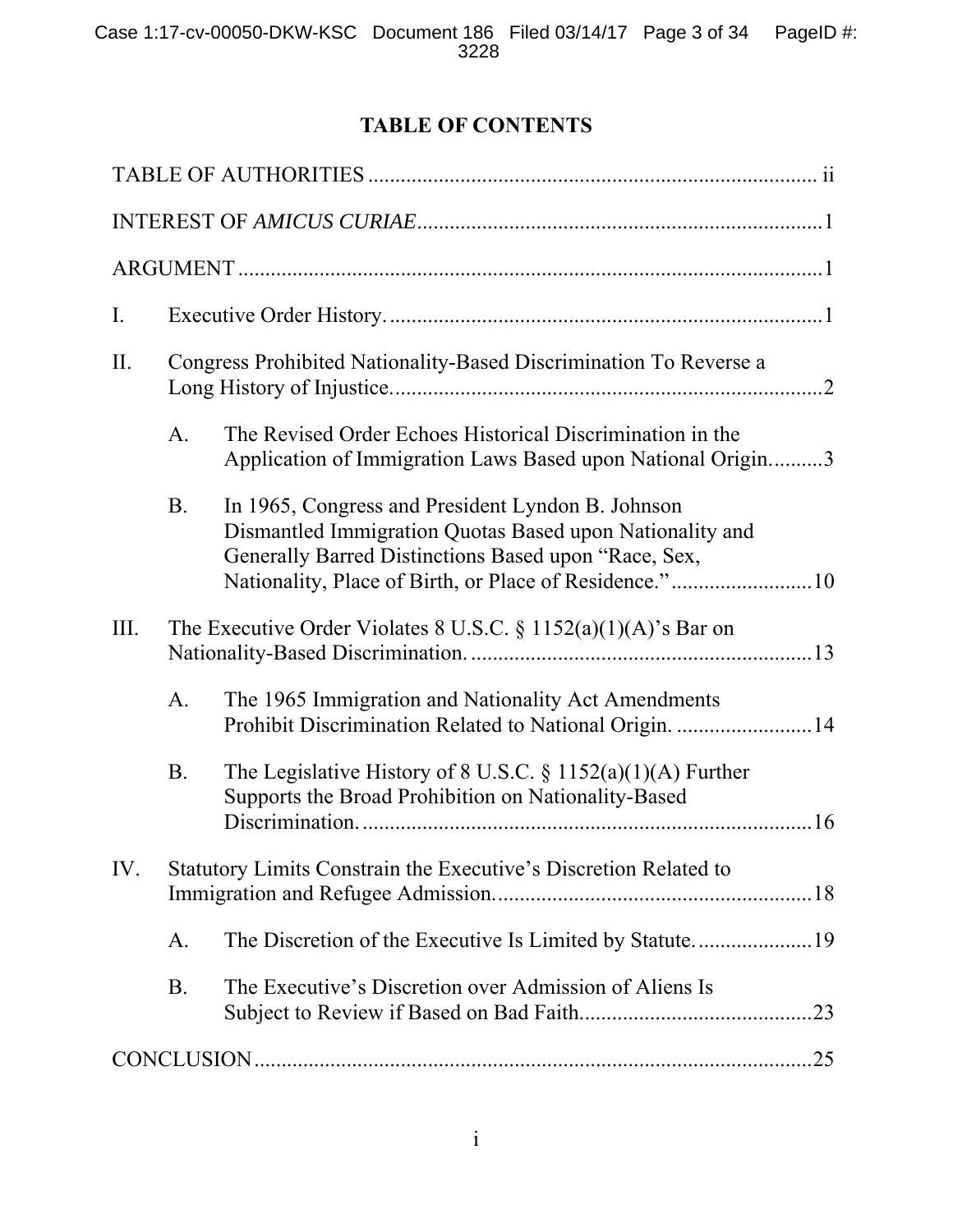# **TABLE OF AUTHORITIES**

## **Cases**

| Abdullah v. INS,                                                        |
|-------------------------------------------------------------------------|
| Abourezk v. Reagan,                                                     |
| Allende v. Shultz,                                                      |
| American Academy of Religion v. Napolitano,                             |
| Arizona v. United States,                                               |
| Aziz v. Trump,<br>No. 117CV116LMBTCB, 2017 WL 580855 (E.D. Va. Feb. 13, |
| Bertrand v. Sava,                                                       |
| Boumediene v. Bush,                                                     |
| Chau v. Dep't of State,                                                 |
| Freytag v. Commissioner,                                                |
| Galvan v. Press,                                                        |
| Hampton v. Mow Sun Wong,<br>.23                                         |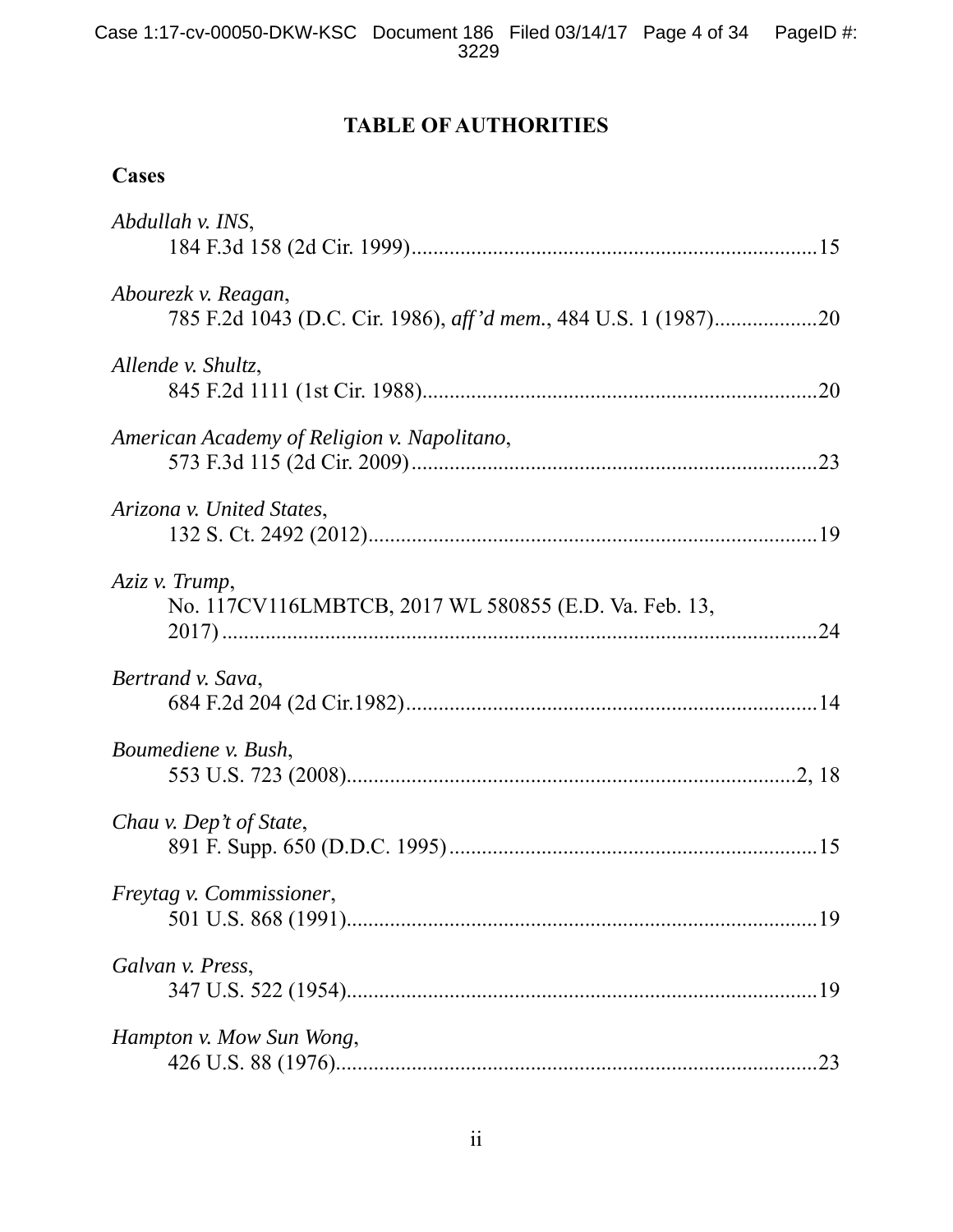| INS v. Chadha,                                                                                                                                |
|-----------------------------------------------------------------------------------------------------------------------------------------------|
| Kerry v. Din,                                                                                                                                 |
| Legal Assistance for Vietnamese Asylum Seekers v. Dep't of State<br>("LAVAS"),<br>45 F.3d 469 (D.C. Cir. 1995), vacated on other grounds, 519 |
| Mow Sun Wong v. Campbell,                                                                                                                     |
| Olsen v. Albright,                                                                                                                            |
| Washington v. Trump,                                                                                                                          |
| Wong Wing Hang v. INS,                                                                                                                        |
| Youngstown Sheet & Tube Co. v. Sawyer,                                                                                                        |
| Zadvydas v. Davis,                                                                                                                            |
| Zivotofsky v. Clinton,                                                                                                                        |
| <b>Statutes and Rules</b>                                                                                                                     |
|                                                                                                                                               |
|                                                                                                                                               |
|                                                                                                                                               |
|                                                                                                                                               |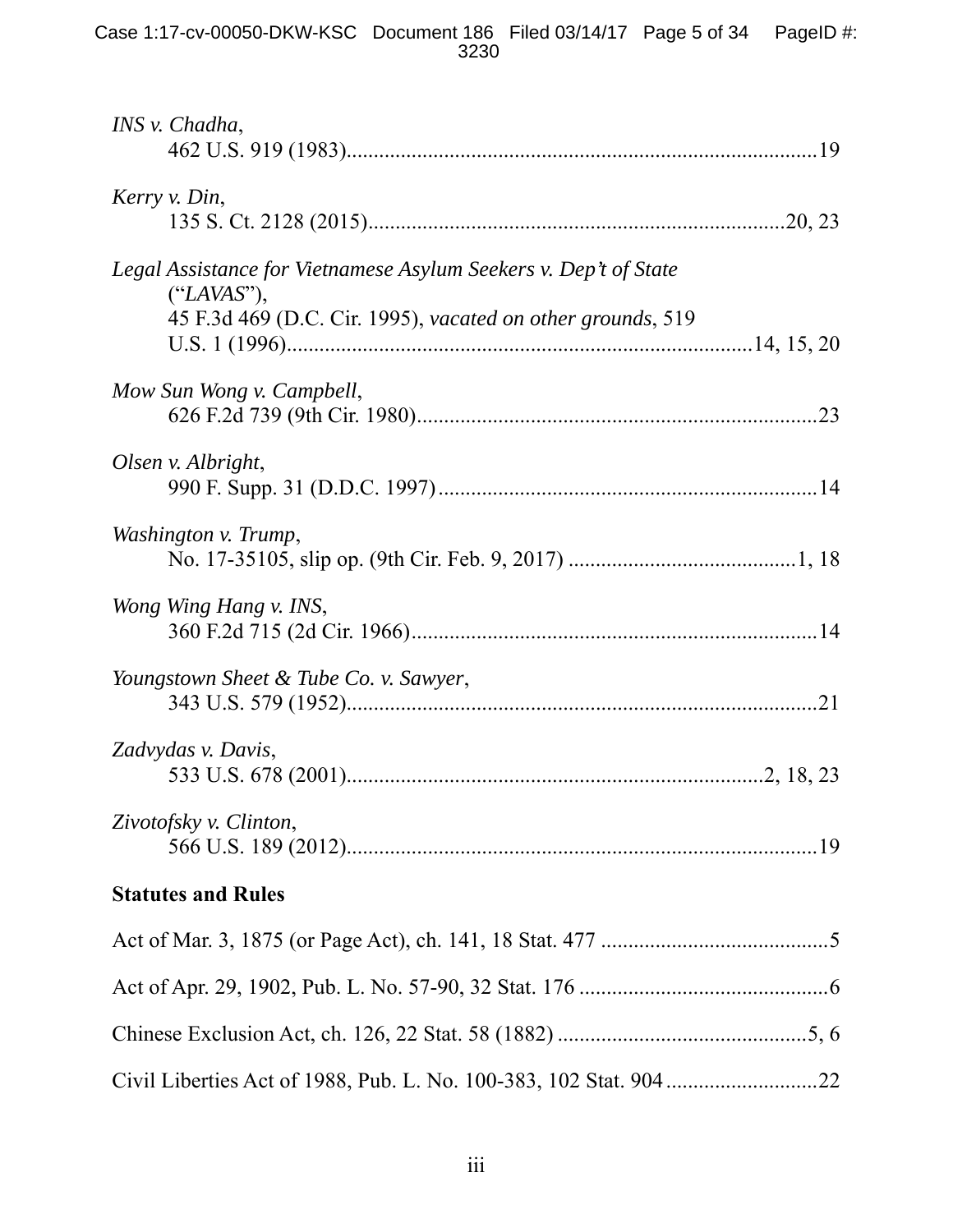#### Case 1:17-cv-00050-DKW-KSC Document 186 Filed 03/14/17 Page 6 of 34 PageID #: 3231

| Exec. Order No. 13769, 82 Fed. Reg. 8977 (Jan. 27, 2017) ("Original   |
|-----------------------------------------------------------------------|
| Exec. Order No. 13780, 82 Fed. Reg. 13209 (Mar. 6, 2017) ("Revised    |
|                                                                       |
|                                                                       |
|                                                                       |
| Immigration Act of 1924 (or Asian Exclusion Act), Pub. L. No. 68-     |
| Immigration and Nationality Act (or McCarran–Walter Act), Pub. L.     |
| Immigration and Nationality Act of 1965, Pub. L. No. 89-236, 79 Stat. |
|                                                                       |
| Magnuson Act of 1943 (or Chinese Exclusion Repeal Act), Pub. L.       |
|                                                                       |
|                                                                       |
|                                                                       |
|                                                                       |
|                                                                       |
|                                                                       |
|                                                                       |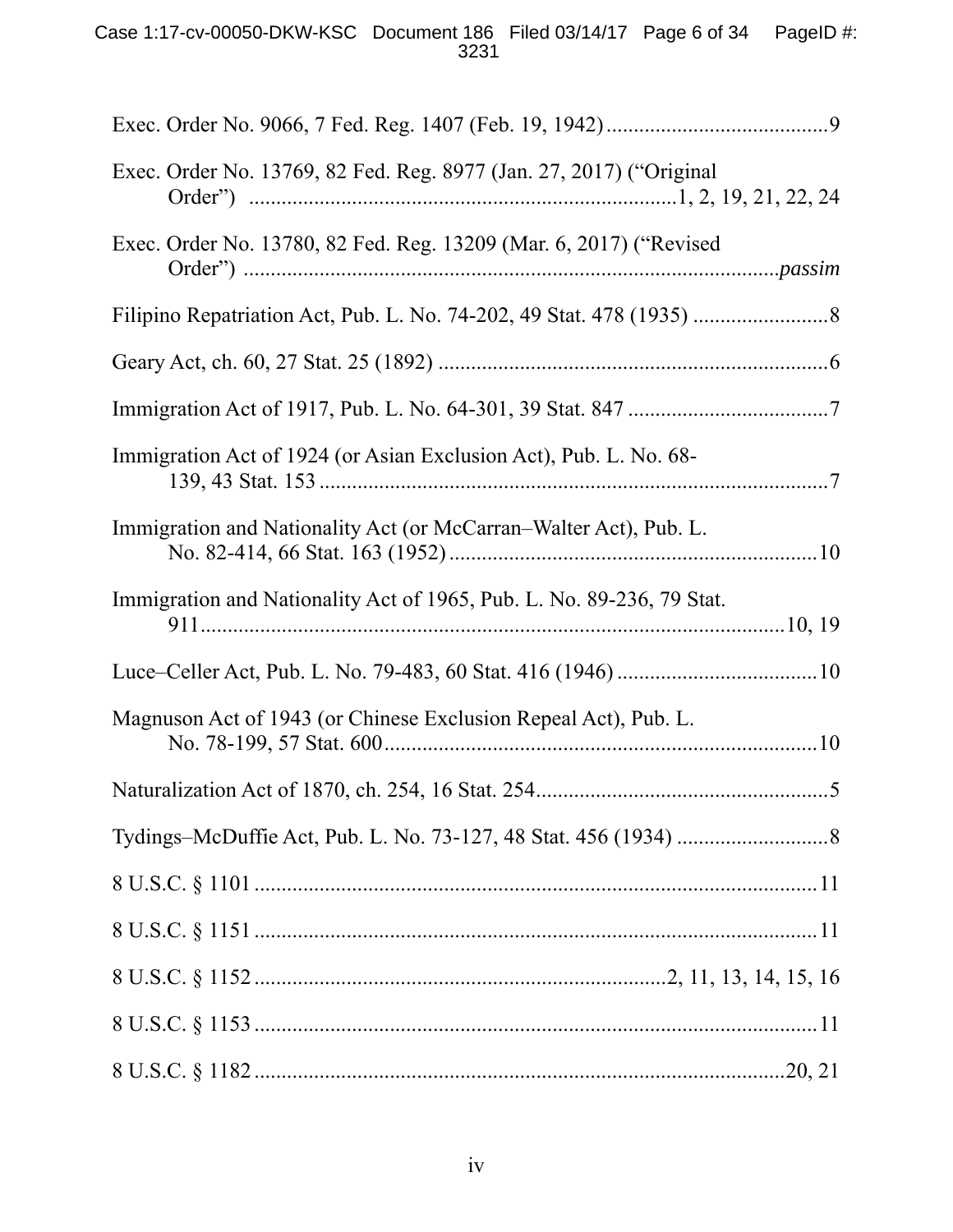# **Other Authorities**

| Gabriel J. Chin, The Civil Rights Revolution Comes to Immigration<br>Law: A New Look at the Immigration and Nationality Act of                                                                                                                                                                                                                                                                             |
|------------------------------------------------------------------------------------------------------------------------------------------------------------------------------------------------------------------------------------------------------------------------------------------------------------------------------------------------------------------------------------------------------------|
| Bill Ong Hing, Making and Remaking Asian America Through                                                                                                                                                                                                                                                                                                                                                   |
|                                                                                                                                                                                                                                                                                                                                                                                                            |
| Victor M. Hwang, Brief of Amici Curiae Asian Pacific Islander Legal<br>Outreach and 28 Asian Pacific American Organizations, in<br>support of all respondents in the Six Consolidated Marriage<br>Cases, Lancy Woo and Cristy Chung, et al., Respondents, v. Bill<br>Lockyer, et al., Appellants on Appeal to the Court of Appeal of<br>the State of California, First Appellate District, Division Three, |
| John F. Kennedy, Remarks to Delegates of the American Committee                                                                                                                                                                                                                                                                                                                                            |
| Erika Lee, The Making of Asian America: A History (2015) 4, 7, 8, 9, 10                                                                                                                                                                                                                                                                                                                                    |
| National Park Service, Honouliuli National Monument: Historical                                                                                                                                                                                                                                                                                                                                            |
| 1907 Bellingham Riots, Seattle Civil Rights & Labor History Project 7                                                                                                                                                                                                                                                                                                                                      |
| George Anthony Peffer, Forbidden Families: Emigration Experiences<br>of Chinese Women Under the Page Law, 1875–1882, 6 J. Am.                                                                                                                                                                                                                                                                              |
| Karthick Ramakrishnan & Farah Z. Ahmad, State of Asian Americans<br>and Pacific Islanders Series: A Multifaceted Portrait of a                                                                                                                                                                                                                                                                             |
| Natsu Taylor Saito, Model Minority, Yellow Peril: Functions of<br>"Foreignness" in the Construction of Asian American Legal                                                                                                                                                                                                                                                                                |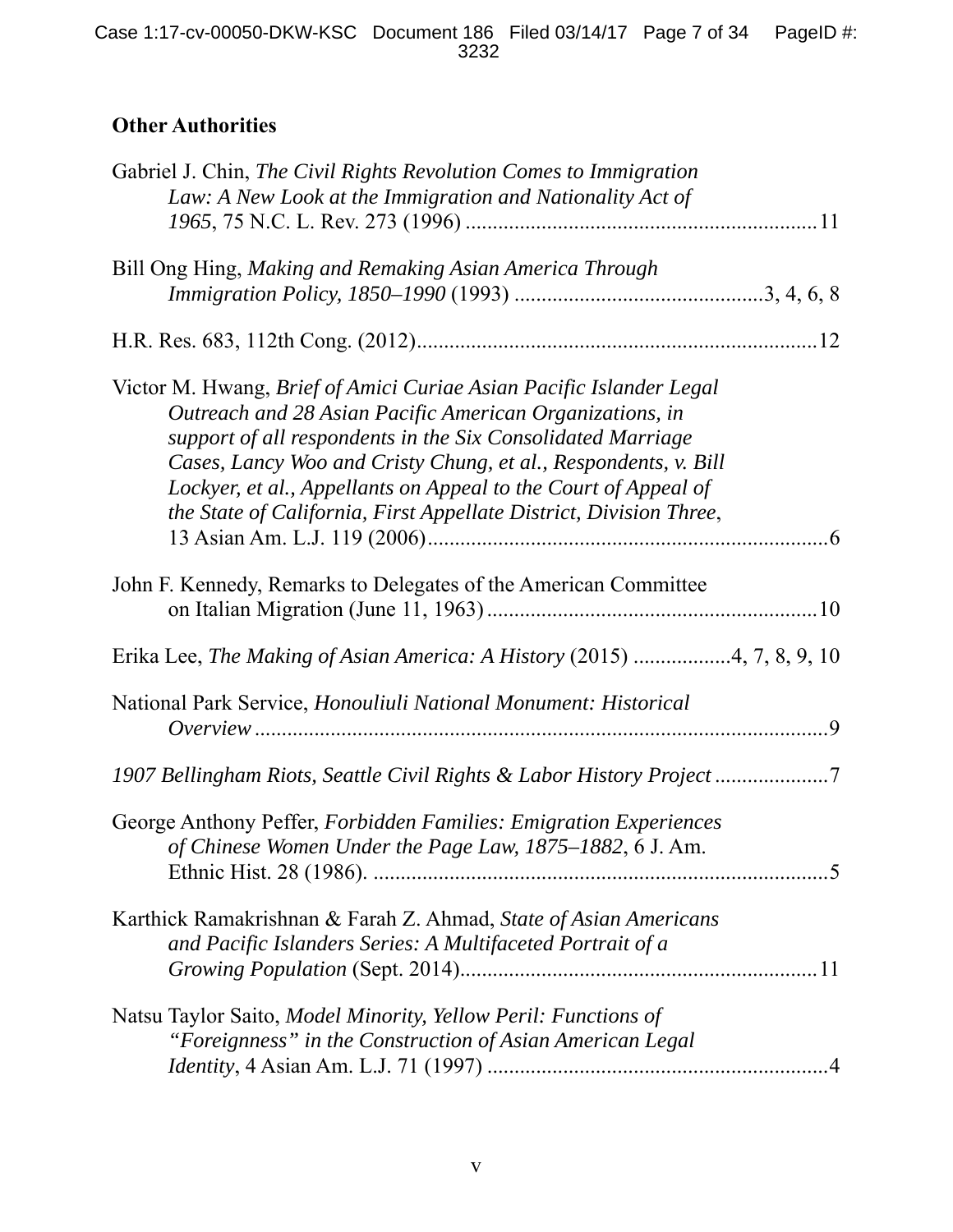| Oscar M. Trelles II & James F. Bailey III, <i>Immigration Nationality</i><br>Acts, Legislative Histories and Related Documents 1950-1978 |     |
|------------------------------------------------------------------------------------------------------------------------------------------|-----|
| Donald J. Trump, Statement on Preventing Muslim Immigration (Dec.                                                                        | .24 |
| U.S. Dep't of Justice, Confession of Error: The Solicitor General's<br>Mistakes During the Japanese-American Internment Cases            | 21  |
| Helen Zia, Asian American Dreams: The Emergence of An American                                                                           |     |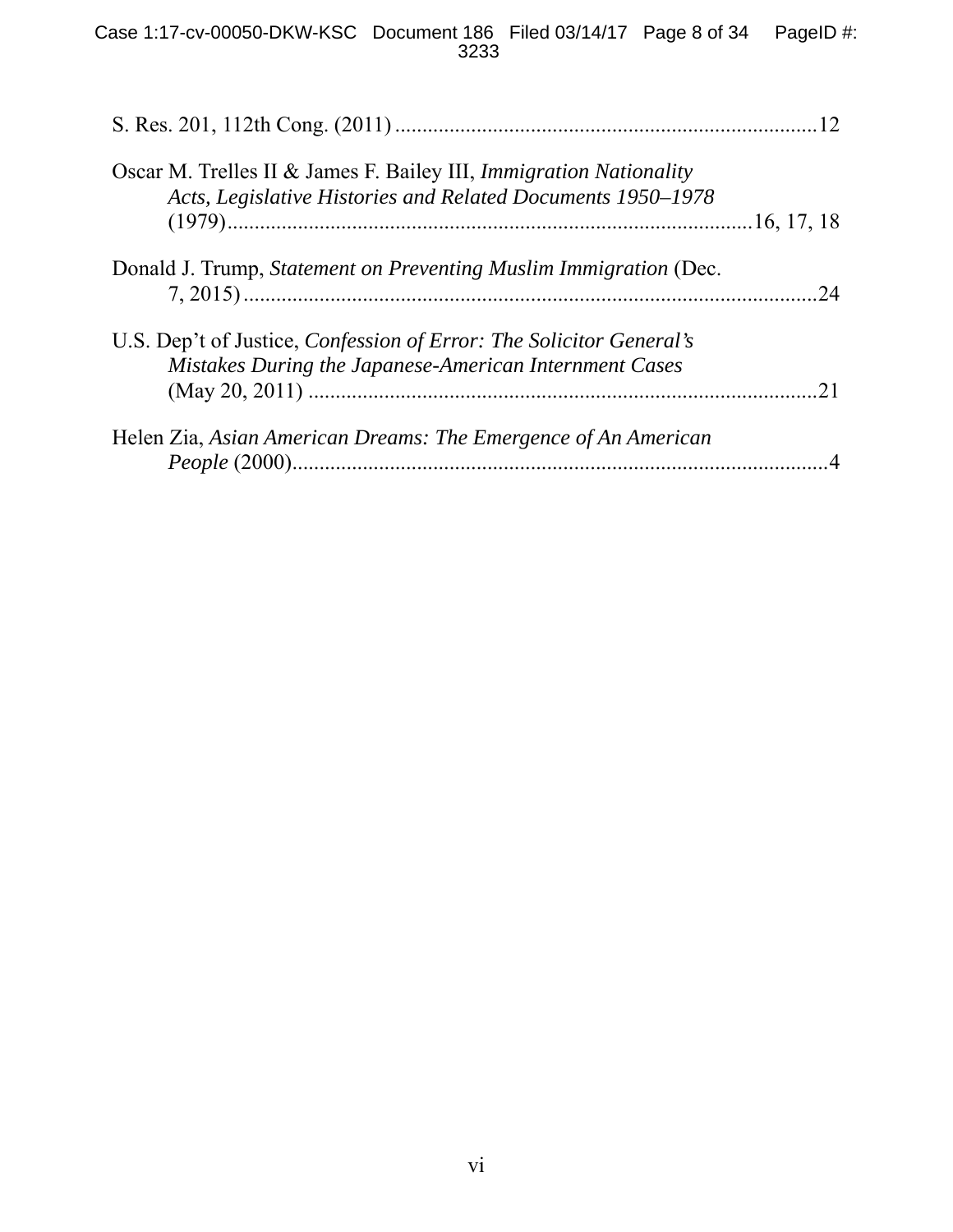#### **INTEREST OF AMICUS CURIAE**

The National Asian Pacific American Bar Association ("NAPABA") is the national association of Asian Pacific American attorneys, judges, law professors, and law students, representing the interests of over seventy-five state and local Asian Pacific American bar associations and nearly 50,000 attorneys who work in solo practices, large firms, corporations, legal services organizations, nonprofit organizations, law schools, and government agencies. Since its inception in 1988, NAPABA has served as the national voice for Asian Pacific Americans in the legal profession and has promoted justice, equity, and opportunity for Asian Pacific Americans. In furtherance of its mission, NAPABA opposes discrimination, including on the basis of race, religion, and national origin, and promotes the equitable treatment of all under the law.

#### **ARGUMENT**

### **I. Executive Order History.**

On January 27, 2017, President Donald J. Trump issued Executive Order No. 13769, 82 Fed. Reg. 8977, titled, "Protecting the Nation from Foreign Terrorist Entry into the United States" ("Original Order"). The Original Order was temporarily enjoined by multiple courts, including the U.S. District Court for the Western District of Washington, whose order the U.S. Court of Appeals for the Ninth Circuit declined to stay. *Washington v. Trump*, No. 17-35105, slip op. at 13–

1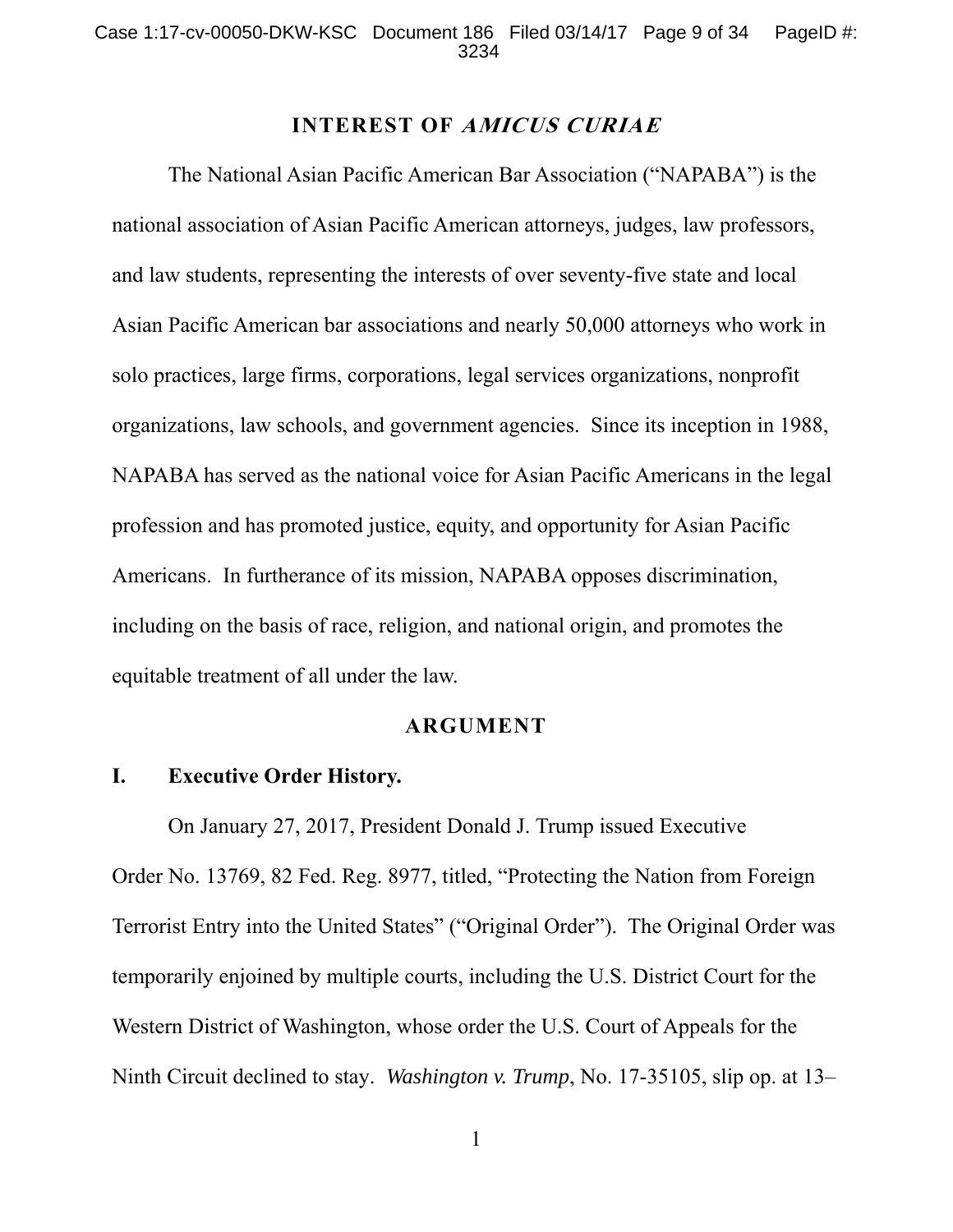14 (9th Cir. Feb. 9, 2017) (finding "no precedent to support" Defendants' claim of unreviewable presidential discretion in the area of immigration policy, and observing that Defendants' argument "runs contrary to the fundamental structure of our constitutional democracy") (citing *Boumediene v. Bush*, 553 U.S. 723, 765  $(2008)$ ).<sup>1</sup>

On March 6, 2017, the President signed Executive Order No. 13780, 82 Fed. Reg. 13209, with the same title ("Revised Order"), replacing the Original Order and maintaining many of the same restrictions, including restricting granting of visas to individuals from six of the original seven nations based upon their country of origin. In doing so, the Revised Order violated fundamental statutory limitations on the Executive's exercise of immigration and admissions determinations that reflect and promote constitutional guarantees of due process and equal protection.

# **II. Congress Prohibited Nationality-Based Discrimination to Reverse a Long History of Injustice.**

During the heart of the Civil Rights Era, Congress enacted and President Lyndon Johnson signed the Immigration and Nationality Act of 1965, Pub. L. No. 89-236, 79 Stat. 911, to prohibit preference, priority, or discrimination in the

 <sup>1</sup> *See also, e.g.*, *Zadvydas v. Davis*, 533 U.S. 678, 695 (2001) (even in the context of immigration law, congressional and executive power "is subject to important constitutional limitations").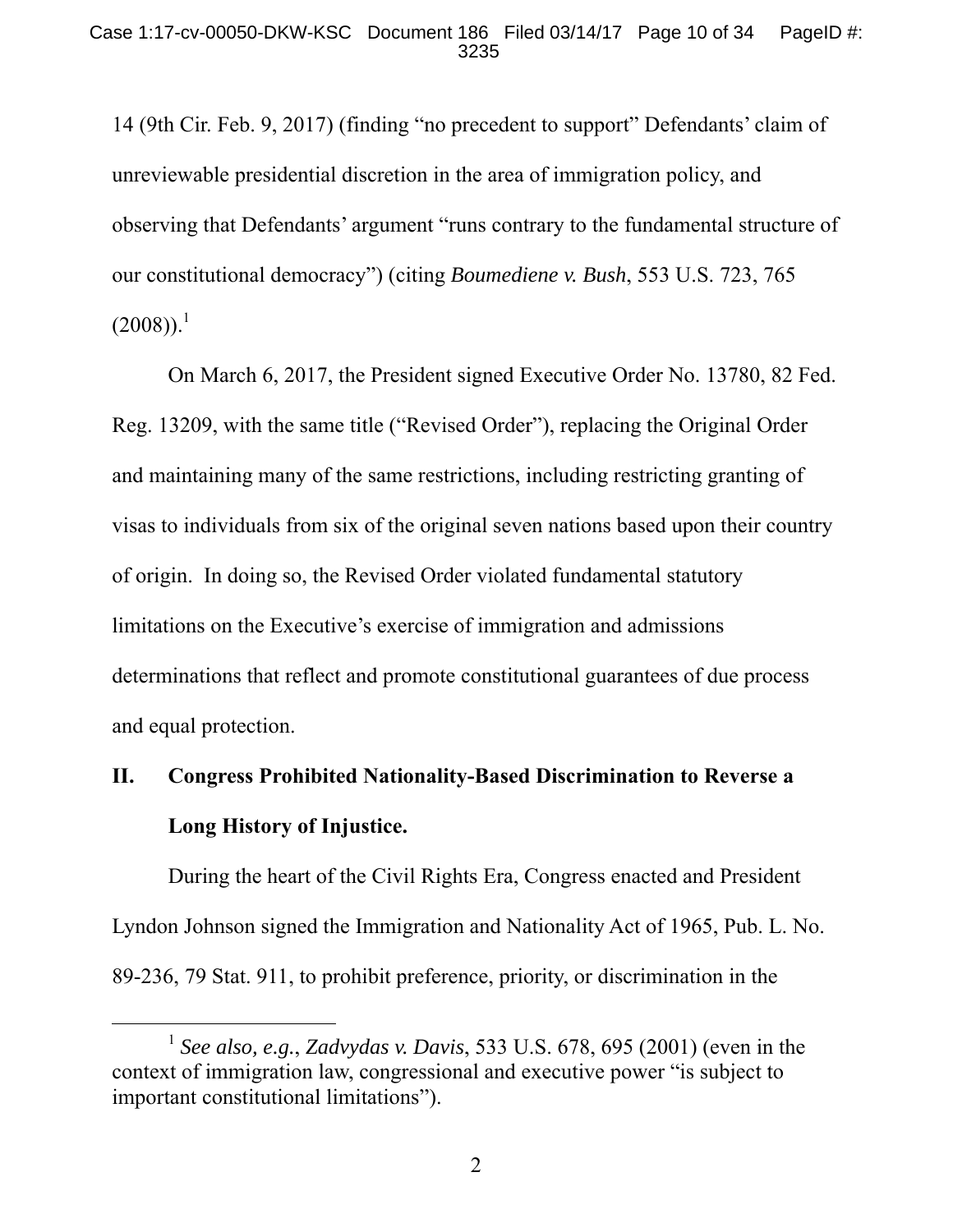#### Case 1:17-cv-00050-DKW-KSC Document 186 Filed 03/14/17 Page 11 of 34 PageID #: 3236

issuance of immigrant visas due to "race, sex, nationality, place of birth, or place of residence." 8 U.S.C.  $\S$  1152(a)(1)(A). This provision marked a firm break from the country's long history of invidious discrimination in immigration. It also sought to prevent the country from repeating the errors of its past. The terms of the Revised Order depart from Section 1152(a)(1)(A)'s unambiguous rule as applied by courts to admission decisions and, accordingly, must be set aside as contrary to law.

#### **A. The Revised Order Echoes Historical Discrimination in the**

#### **Application of Immigration Laws Based upon National Origin.**

Asian Pacific Americans are acutely familiar with the impact of exclusionary laws, having historically been the subjects of systematic and increasingly expansive immigration restrictions by Congress that reflected and validated offensive stereotypes. The state of Hawaii's pronounced and pervasive experience with restrictions on Asian and Pacific Islander migration reflects the complex history and legacy shaped by these policies. In Hawai'i, the expanding sugarcane industry during the mid-1800s spurred the recruitment of laborers from Asia and other regions. Bill Ong Hing, *Making and Remaking Asian America Through Immigration Policy, 1850–1990*, at 36 (1993). Chinese migrants comprised the first of these laborers and eventually, Japanese laborers became the largest group, while Filipinos, Koreans, Portuguese, and Puerto Rican workers, along with others,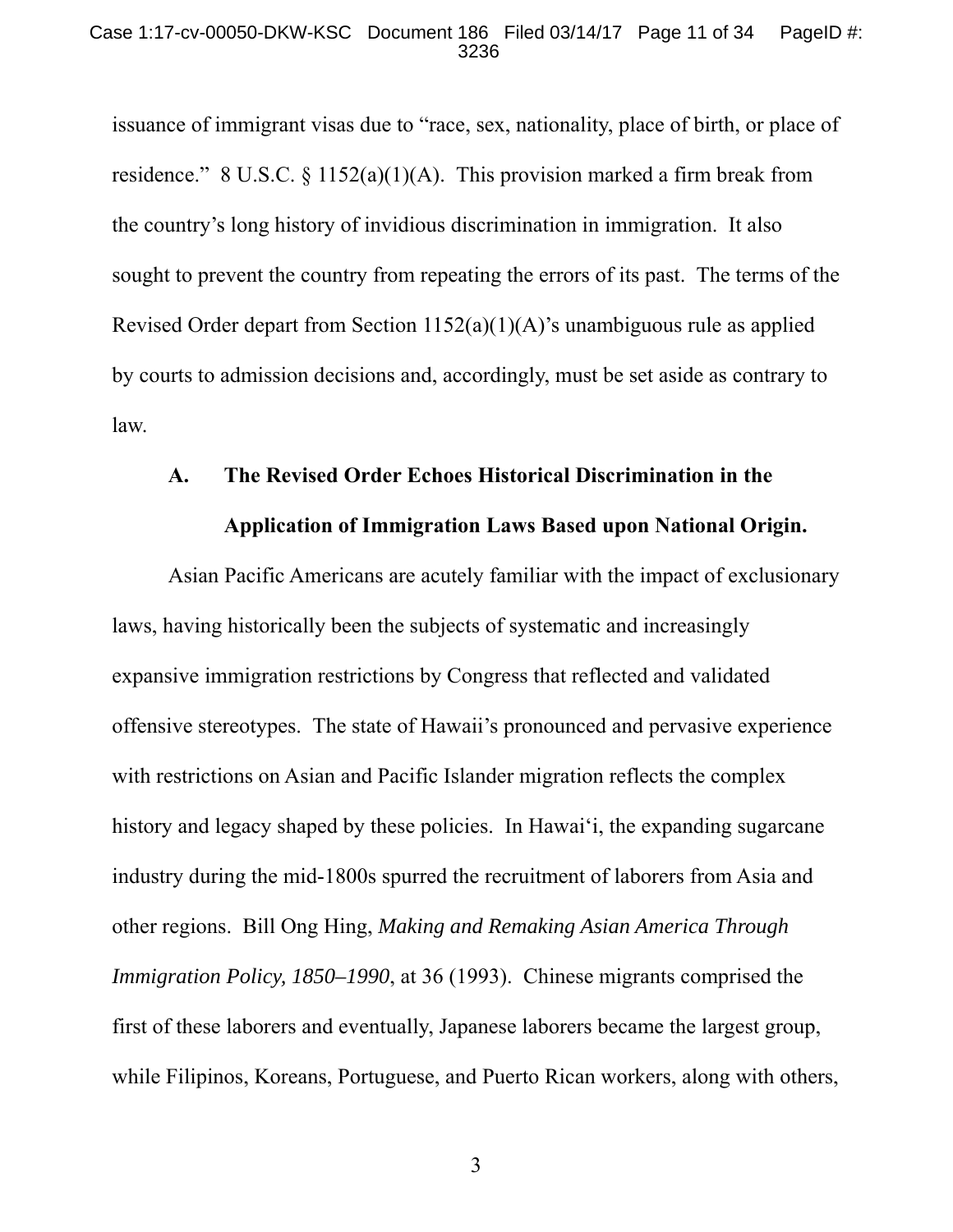#### Case 1:17-cv-00050-DKW-KSC Document 186 Filed 03/14/17 Page 12 of 34 PageID #: 3237

joined them to form the backbone of the plantation and industry workforce, establishing significant populations of several diverse groups in Hawai'i before annexation. *See* Erika Lee, *The Making of Asian America: A History* 74 (2015); Hing, *supra*, at 27; Helen Zia, *Asian American Dreams: The Emergence of An American People* 36–37 (2000). After Hawai'i became a U.S. territory in 1900, the closing and opening of waves of immigrant labor from different Asian countries reflected the restrictions of U.S. immigration laws.

Asians first began migrating to the U.S. mainland in significant numbers in the mid-1800s, with Chinese nationals being the earliest sizeable group. *See* Hing, *supra*, at 19–20. As conditions weakened in their homelands, economic opportunity beckoned Asian laborers to the United States. The discovery of gold and westward expansion fueled demand for low-wage labor. Industrial employers actively recruited Chinese nationals to fill some of the most demanding jobs, particularly in domestic service, mining, and railroad construction. *Id.* at 20.

However, the resulting growth in the immigrant labor population also instilled anger and resentment among native-born workers eager for work and better wages. *Id*. at 21. Chinese immigrants, in particular, became targets of fierce hostility and violence. The so-called "Yellow Peril" refers to the widespread characterization of Chinese immigrants as "unassimilable aliens" with peculiar and threatening qualities. *See* Natsu Taylor Saito, *Model Minority, Yellow Peril:* 

4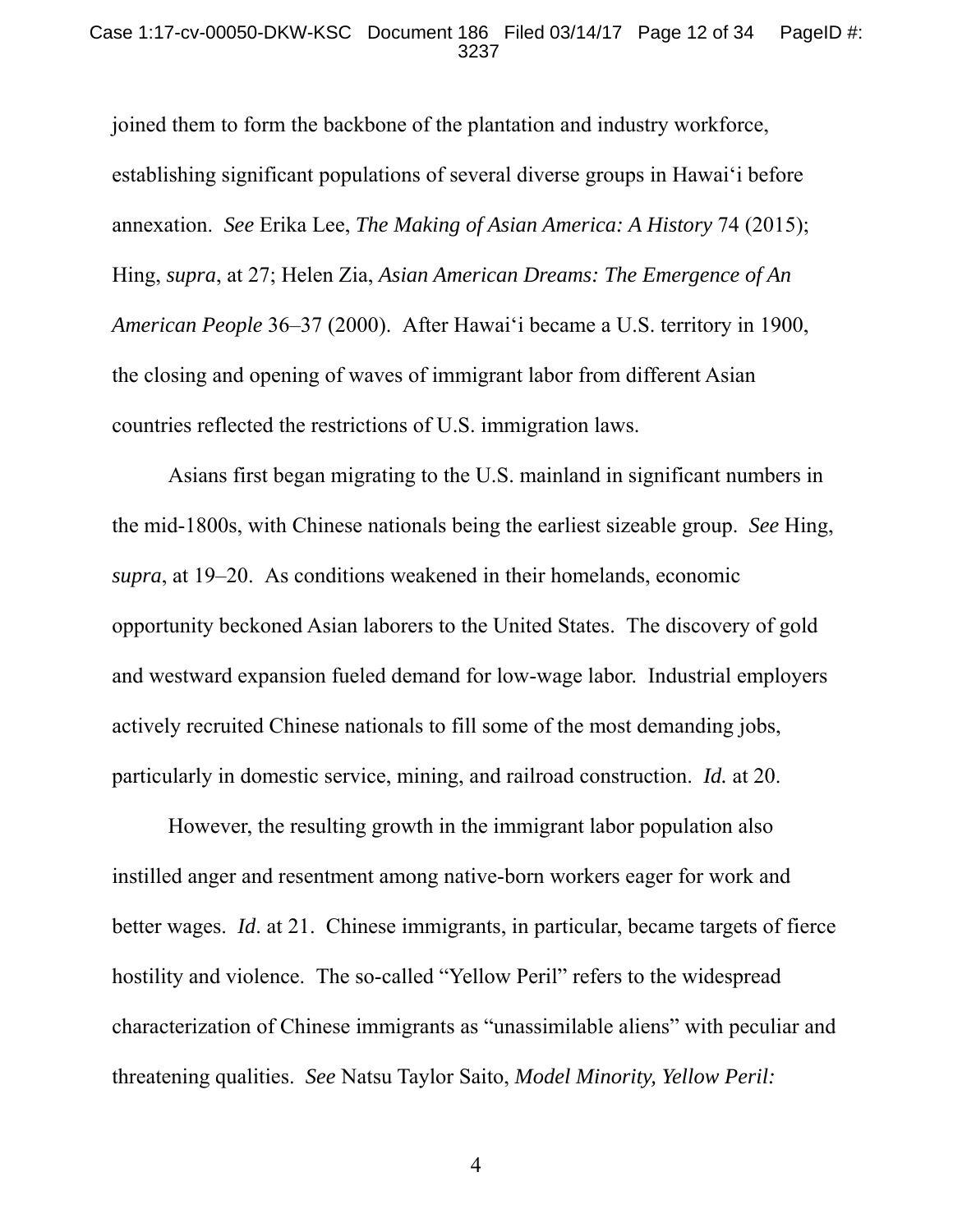*Functions of "Foreignness" in the Construction of Asian American Legal Identity*, 4 Asian Am. L.J. 71, 86–89 (1997).

Rather than countering such xenophobia and racism, Congress facilitated it by passing a series of laws that discouraged and ultimately barred immigration from China and other Asian countries. These laws marked the first time the federal government broadly enacted and enforced an immigration admissions policy that defined itself based on who it excluded.<sup>2</sup> The first such law came toward the tail end of Reconstruction, when Congress enacted the Page Act. Act of Mar. 3, 1875, ch. 141, 18 Stat. 477. Barring the entry of Asian immigrants considered "undesirable," the Page Act was largely enforced against Asian women, who were *presumed to be prostitutes* simply by virtue of their ethnicity. *See* George Anthony Peffer, *Forbidden Families: Emigration Experiences of Chinese Women Under the Page Law, 1875–1882*, 6 J. Am. Ethnic Hist. 28, 28–46 (1986). A few years later, Congress responded to persistent anti-Chinese fervor with the Chinese Exclusion Act on May 6, 1882, ch. 126, 22 Stat. 58, the first federal law to exclude people on the basis of their nationality. On the premise that the "coming of Chinese laborers . . . endanger[ed] the good order" of areas in the United States, the Act provided

 <sup>2</sup>  $\alpha$ <sup>2</sup> Naturalization and citizenship laws have always limited the scope of who could be a citizen, but the same was not so for rules on entry to the United States. The Naturalization Act of 1870, ch. 254, 16 Stat. 254, which barred Asians from naturalization, prefaced the era of Asian exclusion.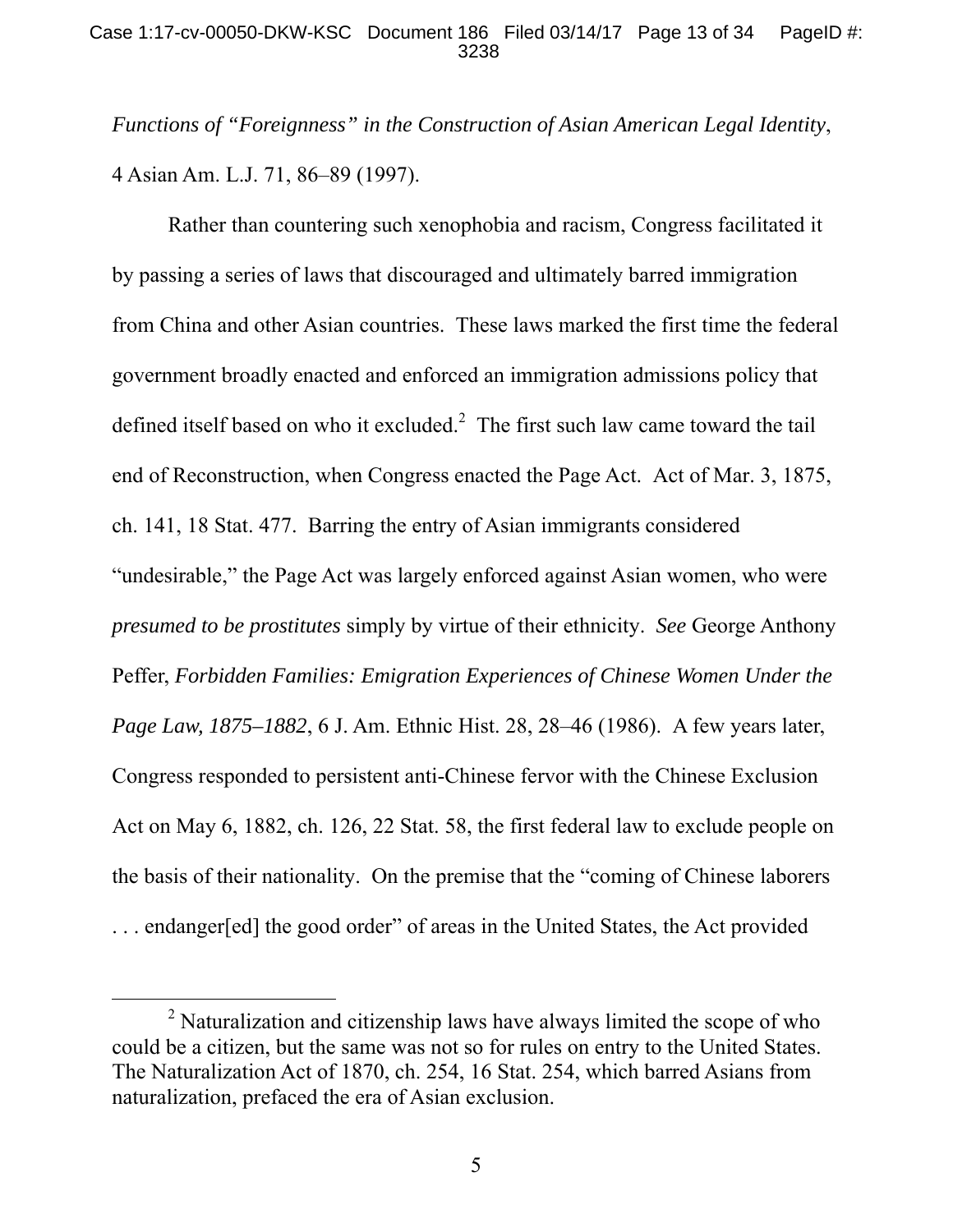that "[i]t shall not be lawful for any Chinese laborer to come, or, having so come after the expiration of said ninety days, to remain within the United States." *Id.* § 1, 22 Stat. at 59. The Chinese Exclusion Act halted immigration of Chinese laborers for ten years, prohibited Chinese nationals from becoming U.S. citizens, and uniquely burdened Chinese laborers who were already legally present and wished to leave and re-enter the United States. Congress first extended the exclusion period by ten years in 1892 with the Geary Act, ch. 60, 27 Stat. 25, and then indefinitely in 1902, Act of Apr. 29, 1902, Pub. L. No. 57-90, 32 Stat. 176.

Immigration restrictions were also expanded to other Asian groups. After the Chinese exclusion laws foreclosed employers from importing Chinese laborers, immigrants began coming in larger numbers from Japan, Korea, India, and the Philippines. *See* Hing, *supra*, at 27–31. As with the Chinese nationals before them, these immigrants and others, including southern and eastern Europeans, encountered strong nativist opposition as their numbers rose. *Id.* at 32.

The exclusionary policies of the U.S. government enforced and validated xenophobic sentiments and enabled violent backlash from nativist Americans. For example, the Asiatic Exclusion League was established in the early 20th century to prevent the immigration by people of Asian origin to the United States and Canada,

6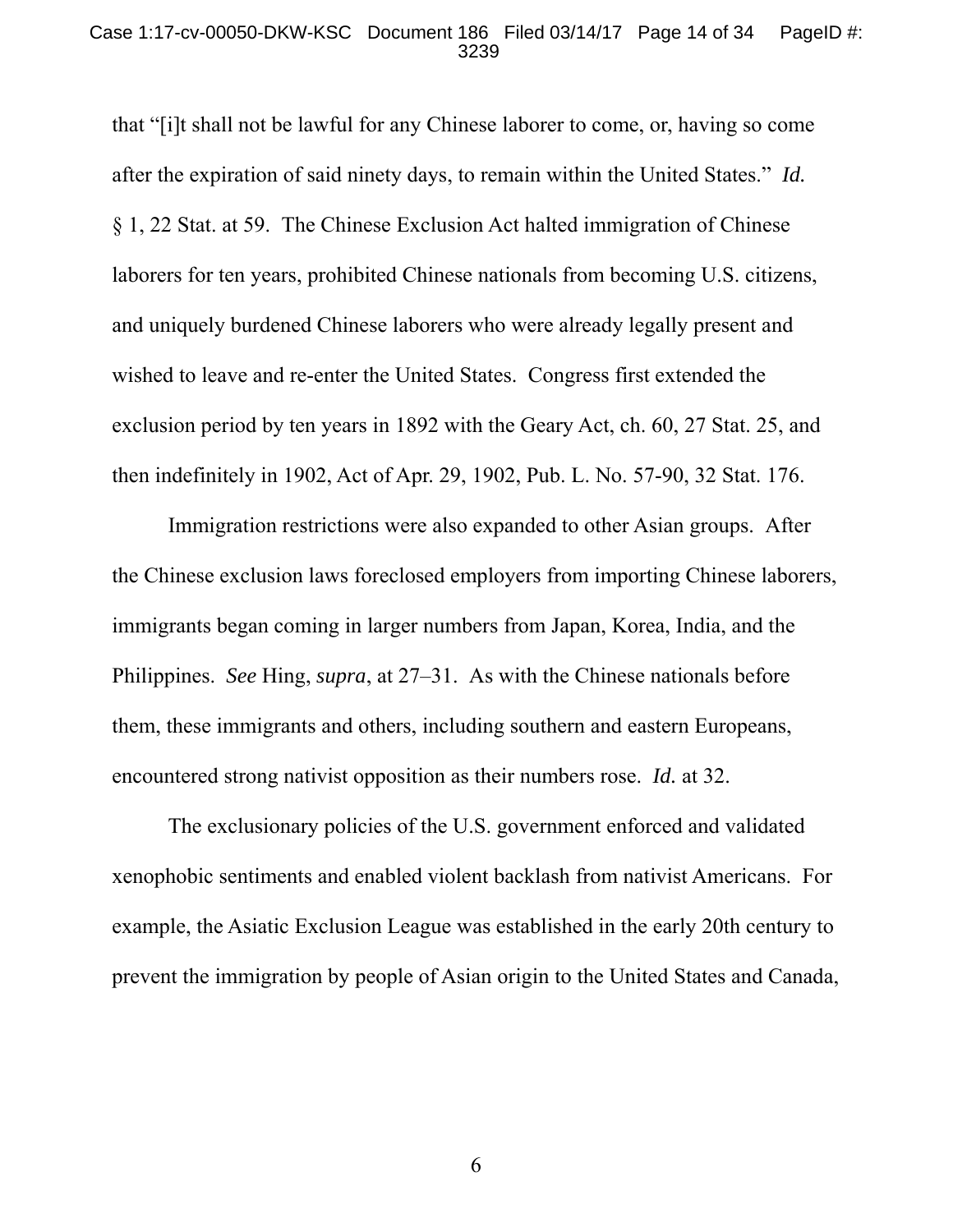which had a similar nationality-based system of immigration at the time.<sup>3</sup> On September 4, 1907, the Asiatic Exclusion League and labor unions led the "Bellingham Riots" in Bellingham, Washington, to expel South Asian immigrants working in local lumber mills. *See 1907 Bellingham Riots, Seattle Civil Rights & Labor History Project*, *available at* 

*http://depts.washington.edu/civilr/bham\_intro.htm. See also* Lee at 163-4 (the riots were the latest in series of anti-Asian violence targeting Chinese, Japanese, and South Asian laborers since the late-1800s).

Congress responded in the same way that it had to the perceived threat of Chinese immigrants to these growing populations. The Immigration Act of 1917, Pub. L. No. 64-301, 39 Stat. 847, catered to nativist preferences by creating the "Asiatic Barred Zone," which extended the Chinese exclusion laws to include nationals of other countries in South Asia, Southeast Asia, the Polynesian Islands,

 <sup>3</sup> *See* Victor M. Hwang, *Brief of Amici Curiae Asian Pacific Islander Legal Outreach and 28 Asian Pacific American Organizations, in support of all respondents in the Six Consolidated Marriage Cases, Lancy Woo and Cristy Chung, et al., Respondents, v. Bill Lockyer, et al., Appellants on Appeal to the Court of Appeal of the State of California, First Appellate District, Division Three*, 13 Asian Am. L.J. 119, 132 (2006) (the Asiatic Exclusion League was formed for the stated purpose of preserving "the Caucasian race upon American soil . . . [by] adoption of all possible measures to prevent or minimize the immigration of Asiatics to America" (internal quotation marks omitted)).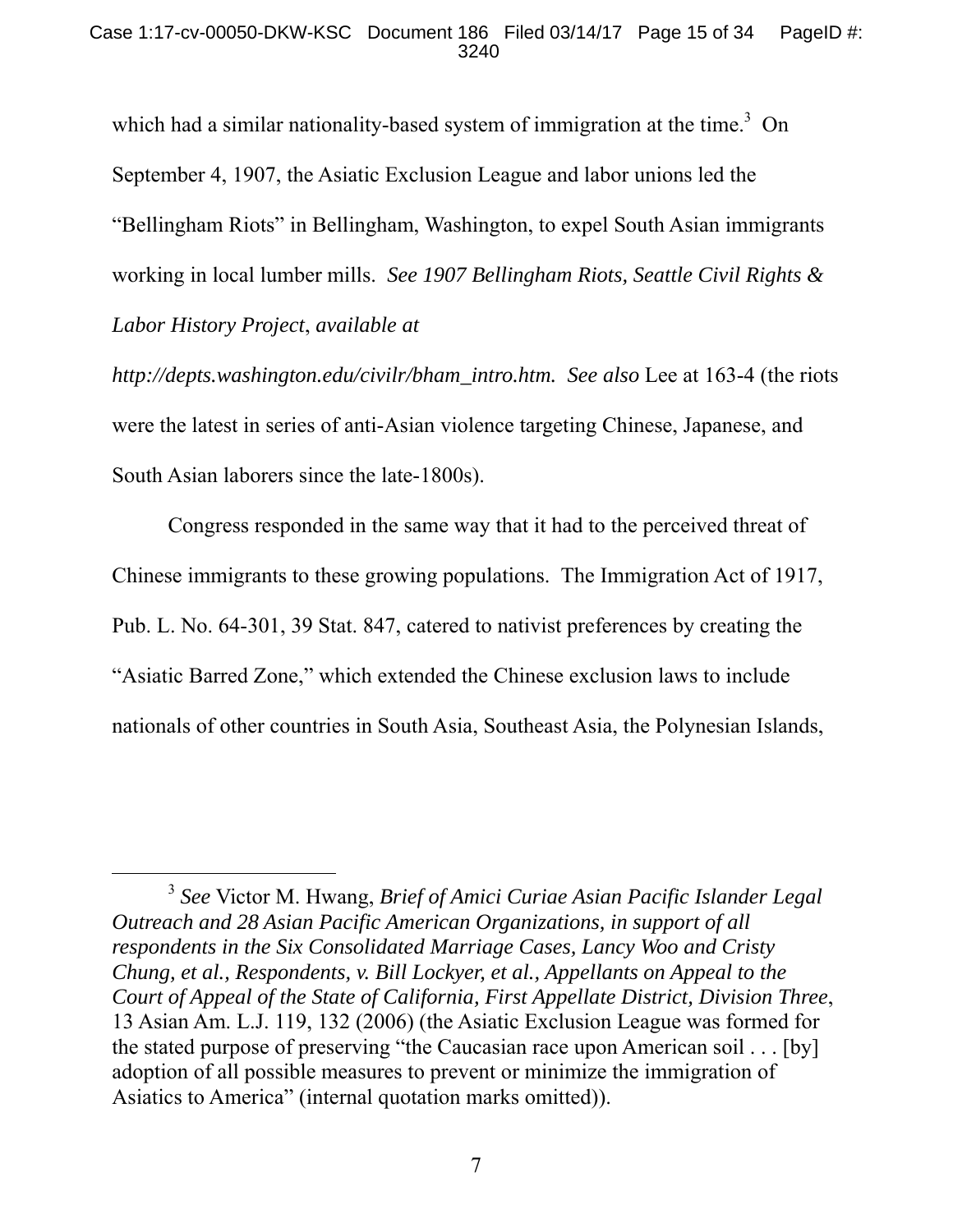and parts of Central Asia. $4\,$  A few years later, the odious Immigration Act of 1924, or Asian Exclusion Act, Pub. L. No. 68-139, 43 Stat. 153, set immigration caps based upon national origin and prohibited the immigration of persons ineligible to become citizens, which prevented persons from Asian countries from immigrating altogether.

Because of then-U.S. jurisdiction over the Philippines, Filipinos were still able to migrate to Hawai'i and the mainland. Lee, *supra*, at 157. However, U.S. citizenship remained out of reach and Filipinos could not escape racial animus, as they were seen to present an economic threat and to "upset the existing racial hierarchy between whites and nonwhites." *Id*. at 157, 185. Anti-Filipino agitation culminated in passage of the Tydings–McDuffie Act in 1934, Pub. L. No. 73-127, 48 Stat. 456, which granted independence to the Philippines and changed the status of Filipinos from U.S. nationals to "aliens" now subject to the same restrictions as other Asian groups. The next year, Filipino nationals already in the United States became subject to deportation and repatriation. Filipino Repatriation Act, Pub. L. No. 74-202, 49 Stat. 478 (1935).<sup>5</sup>

 $\frac{1}{4}$ <sup>4</sup> An executive agreement, the Gentlemen's Agreement, reached in 1907 and 1908 restricted the immigration of Japanese laborers, as well as Koreans, whose nation was under Japanese forced occupation between the years of 1910 and 1945. *See* Hing, *supra*, at 29.

 $<sup>5</sup>$  The idea, still prevalent today, that race keeps one from being an American</sup> particularly resonated with Filipinos affected by the new restrictions: "We have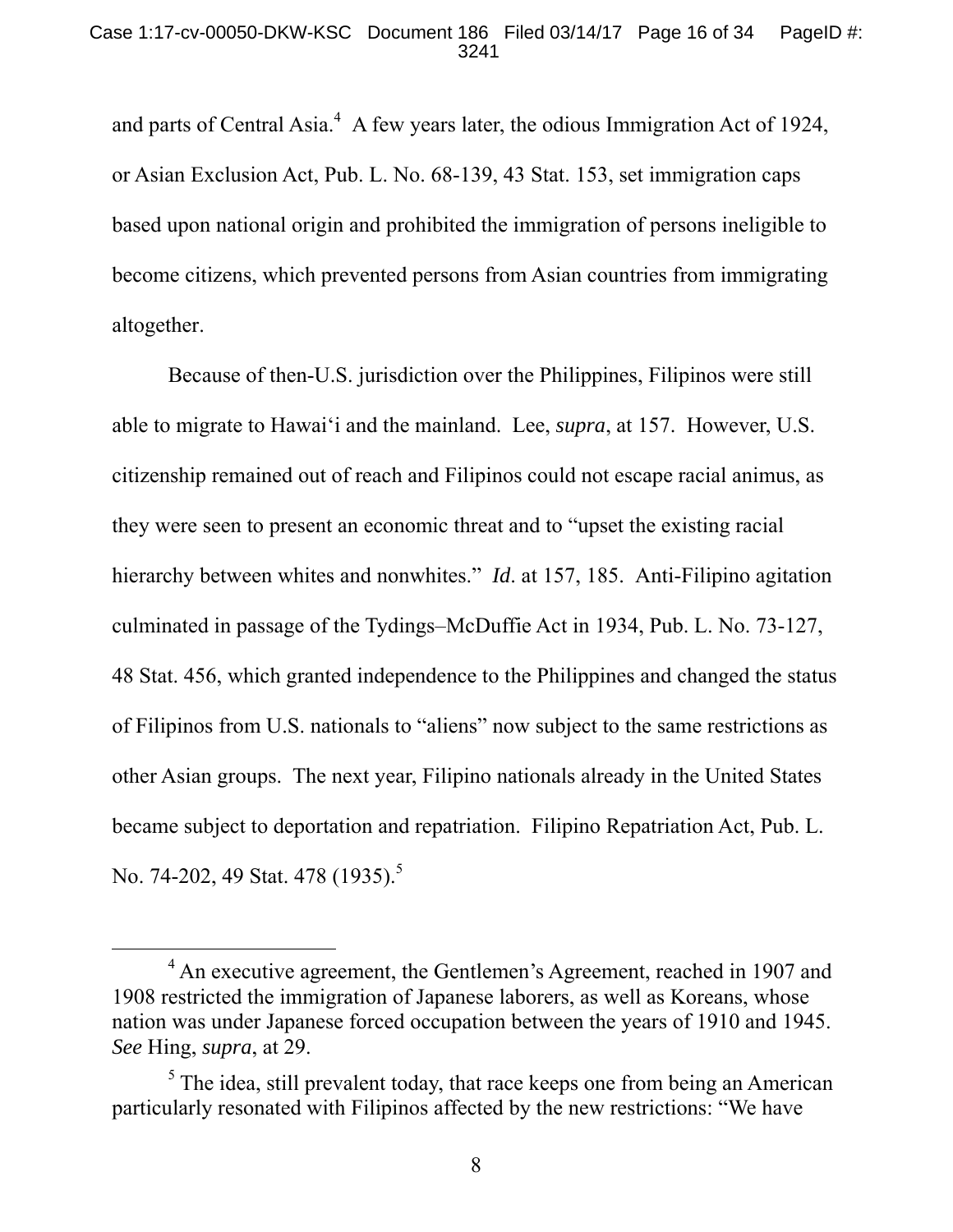Although Congress stopped passing new laws to restrict immigration from Asia in 1934, as admissions had effectively been halted, tight quotas and anti-Asian sentiment persisted. Most notably, the exclusionary racism and xenophobia underpinning these laws crystallized and escalated during World War II, when the U.S. government forcibly incarcerated over 110,000 permanent residents and U.S. citizens in internment camps on the basis of their Japanese ancestry.6

come to the land of the Free and where the people are treated equal only to find ourselves without constitutional rights . . . . We . . . did not realize that our oriental origin barred us as human being in the eyes of the law." Lee, *supra*, at 185 (citing June 6, 1935 letter from Pedro B. Duncan of New York City to the Secretary of Labor and other letters).

-

<sup>6</sup> *See* Exec. Order No. 9066, 7 Fed. Reg. 1407 (Feb. 19, 1942). For a further discussion of the improper justification for the Japanese American incarceration, see the amicus brief for the Fred T. Korematsu Center for Law and Equality. The majority of those incarcerated were living on the West Coast mainland. In Hawai'i, where more than one-third of the population was of Japanese ancestry, the logistics of confining such a large number of people and the need for their labor resulted in the more selective incarceration of 2,000 individuals. Some were removed to the mainland, while others were incarcerated at the Honouliuli camp in Hawai'i alongside foreign prisoners of war. *See* National Park Service, *Honouliuli National Monument: Historical Overview*, *available at* 

https://www.nps.gov/hono/learn/historical-overview.htm (last visited Mar. 11, 2017).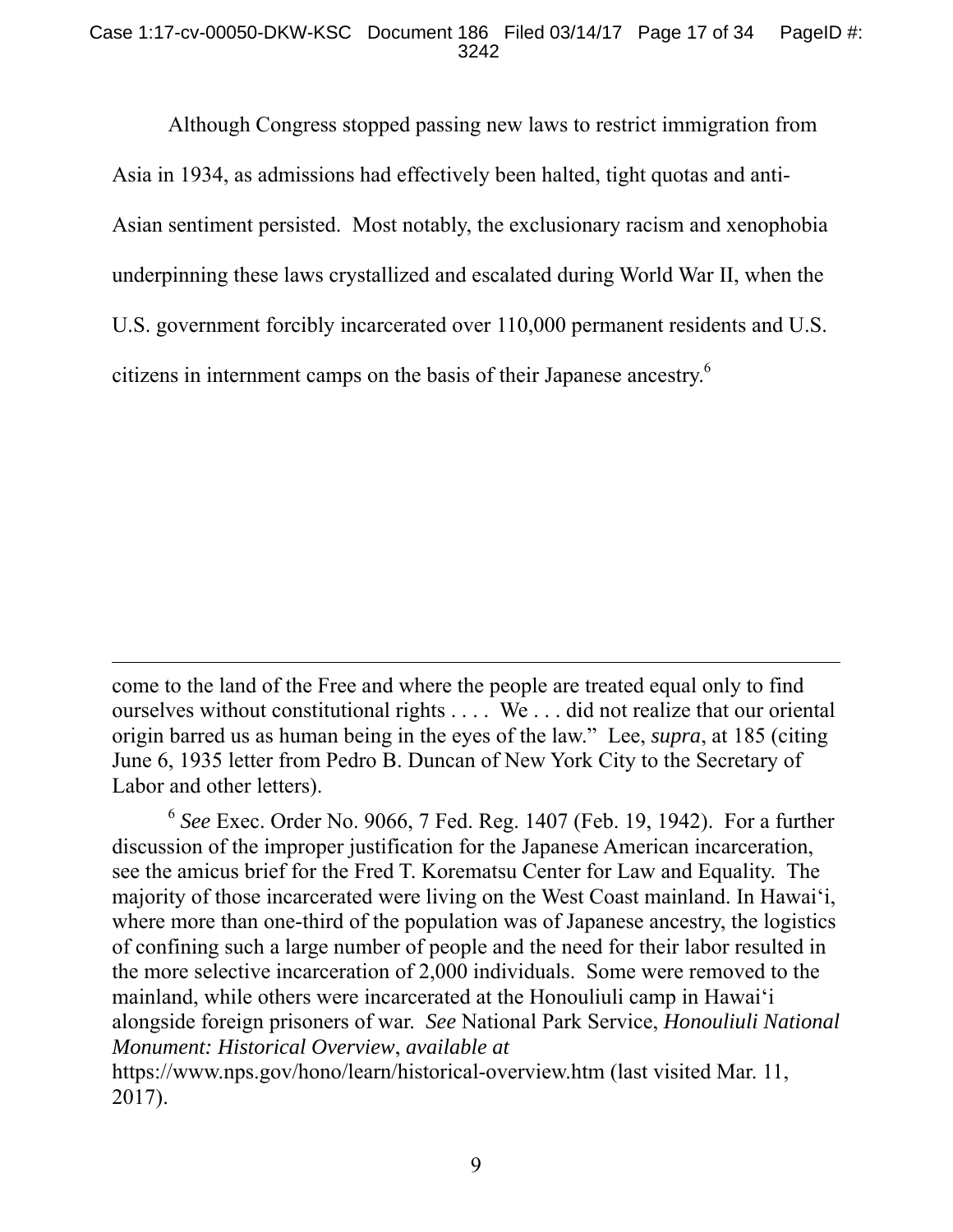# **B. In 1965, Congress and President Johnson Dismantled Immigration Quotas Based upon Nationality and Generally Barred Distinctions Based upon "Race, Sex, Nationality, Place of Birth, or Place of Residence."**

Starting during World War II and continuing over the next twenty years, Congress gradually loosened restrictions on Asian immigration to further the United States' interests on the world stage. In 1965, Congress broadly prohibited discrimination based on race and national origin in the context of immigration, imposing statutory constraints that the Revised Order simply cannot overcome.

At the urging of President Franklin D. Roosevelt, who emphasized America's alliance with China and called the exclusion of its citizens by the United States "a historic mistake," Lee, *supra*, at 256, Congress repealed the Chinese exclusion laws with the Magnuson Act of 1943 (or Chinese Exclusion Repeal Act), Pub. L. No. 78-199, 57 Stat. 600, and replaced them with a tight quota of 105 visas per year. In 1946, the Luce–Celler Act, Pub. L. No. 79-483, 60 Stat. 416, similarly allowed 100 Filipinos and Indians, each, to immigrate per year and permitted their naturalization.<sup>7</sup> In 1952, the Immigration and Nationality Act (or McCarran– Walter Act), Pub. L. No. 82-414, 66 Stat. 163, repealed the Asiatic Barred Zone

 $\frac{1}{7}$  $\frac{7}{7}$  This bill allowed Dalip Singh Saund to become a naturalized citizen. He would become the first Asian Pacific American Member of Congress. *See* Lee, *supra*, at 373-5, 392.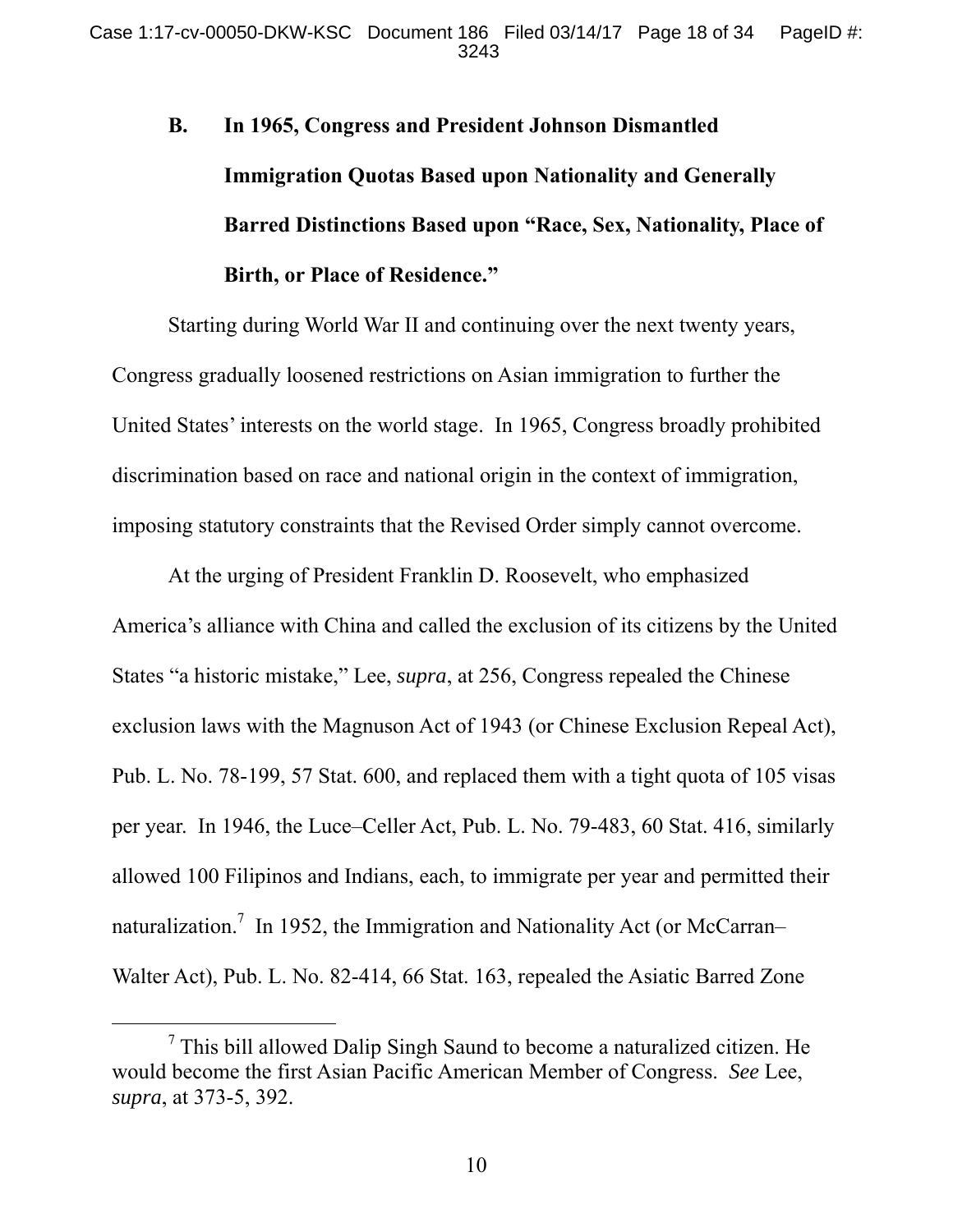and eliminated the racial bar on citizenship, yet retained national origin quotas that heavily favored immigration from northern and western Europe.

After decades of moderately more permissive but highly regimented immigration quotas tied to prospective immigrants' countries of origin, the Immigration and Nationality Act of 1965 marked a dramatic turning point. Like Presidents Harry S. Truman and Dwight D. Eisenhower before him, President John F. Kennedy opposed the national origins quota system, calling the system "nearly intolerable" and inequitable. Remarks to Delegates of the American Committee on Italian Migration (June 11, 1963), *available at* 

http://www.presidency.ucsb.edu/ws/?pid=9269. In 1965, Congress finally agreed, abolishing the national origins quotas in an act signed by President Johnson and providing that "[e]xcept as specifically provided" in certain subsections,  $8$  "no person shall receive any preference or priority or be discriminated against in the issuance of an immigrant visa because of the person's race, sex, nationality, place of birth, or place of residence." 8 U.S.C. § 1152(a)(1)(A). Consistent with the contemporaneous and monumental Civil Rights Act of 1964, which outlawed

 <sup>8</sup> <sup>8</sup> The excepted subsections address "Per country levels for family-sponsored and employment-based immigrants," 8 U.S.C. § 1152(a)(2), statutory creation of "special immigrant" categories for preferred treatment (*e.g.* certain Panamanian nationals who worked in the Canal Zone, etc.), 8 U.S.C. § 1101(a)(27), admission of immediate relatives of U.S. citizens, 8 U.S.C. § 1151(b)(2)(A)(i), and the statutorily-created system of allocation of immigrant visas, 8 U.S.C. § 1153.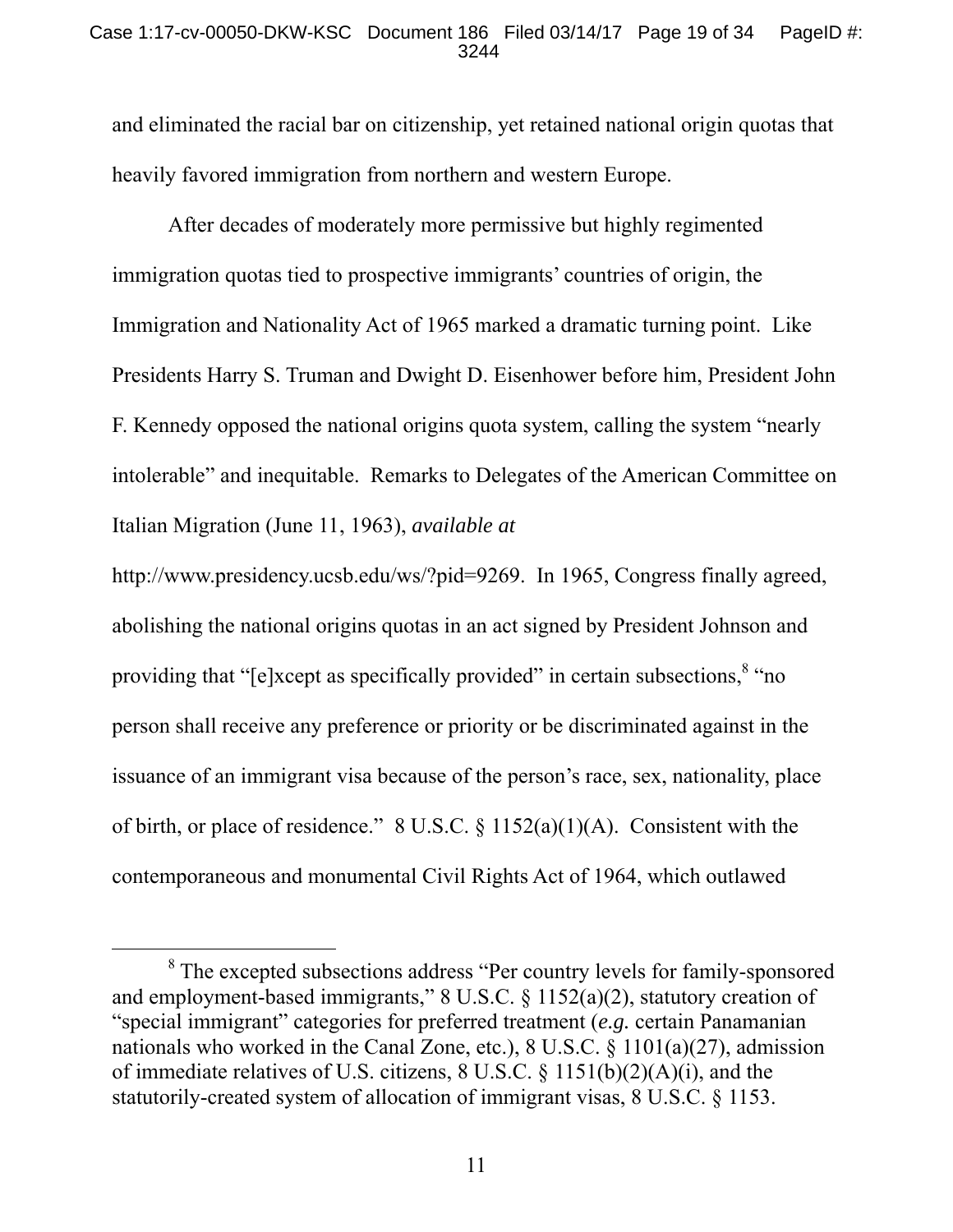discrimination on the basis of "race color, religion, sex, or national origin," and the Voting Rights Act of 1965, the Immigration and Nationality Act of 1965 marked a firm departure from the United States' past reliance upon such characteristics. *See*  Gabriel J. Chin, *The Civil Rights Revolution Comes to Immigration Law: A New Look at the Immigration and Nationality Act of 1965*, 75 N.C. L. Rev. 273 (1996).

The reopening of America's doors in 1965 transformed the Asian Pacific American community. Today nearly two-thirds of the country's Asian Pacific American population is foreign-born. Karthick Ramakrishnan & Farah Z. Ahmad, *State of Asian Americans and Pacific Islanders Series: A Multifaceted Portrait of a Growing Population* 23 (Sept. 2014), *available at* http://aapidata.com/wpcontent/uploads/2015/10/AAPIData-CAP-report.pdf. The experience of many Asian Pacific American families in the United States began with the opportunity to immigrate that was denied to their ancestors. But even the relaxation of the immigration laws did not erase the harmful legacies of those earlier laws, which tore apart families, denied lawful immigrants the right to naturalize and the rights that accompany citizenship, and dignified with the force of law the xenophobia, racism, and invidious stereotypes that many Americans held of Asians. Indeed, for many of these reasons, Congress recently reaffirmed its condemnation of the Chinese exclusion laws with the passage of resolutions expressing regret for those laws. S. Res. 201, 112th Cong. (2011); H.R. Res. 683, 112th Cong. (2012). The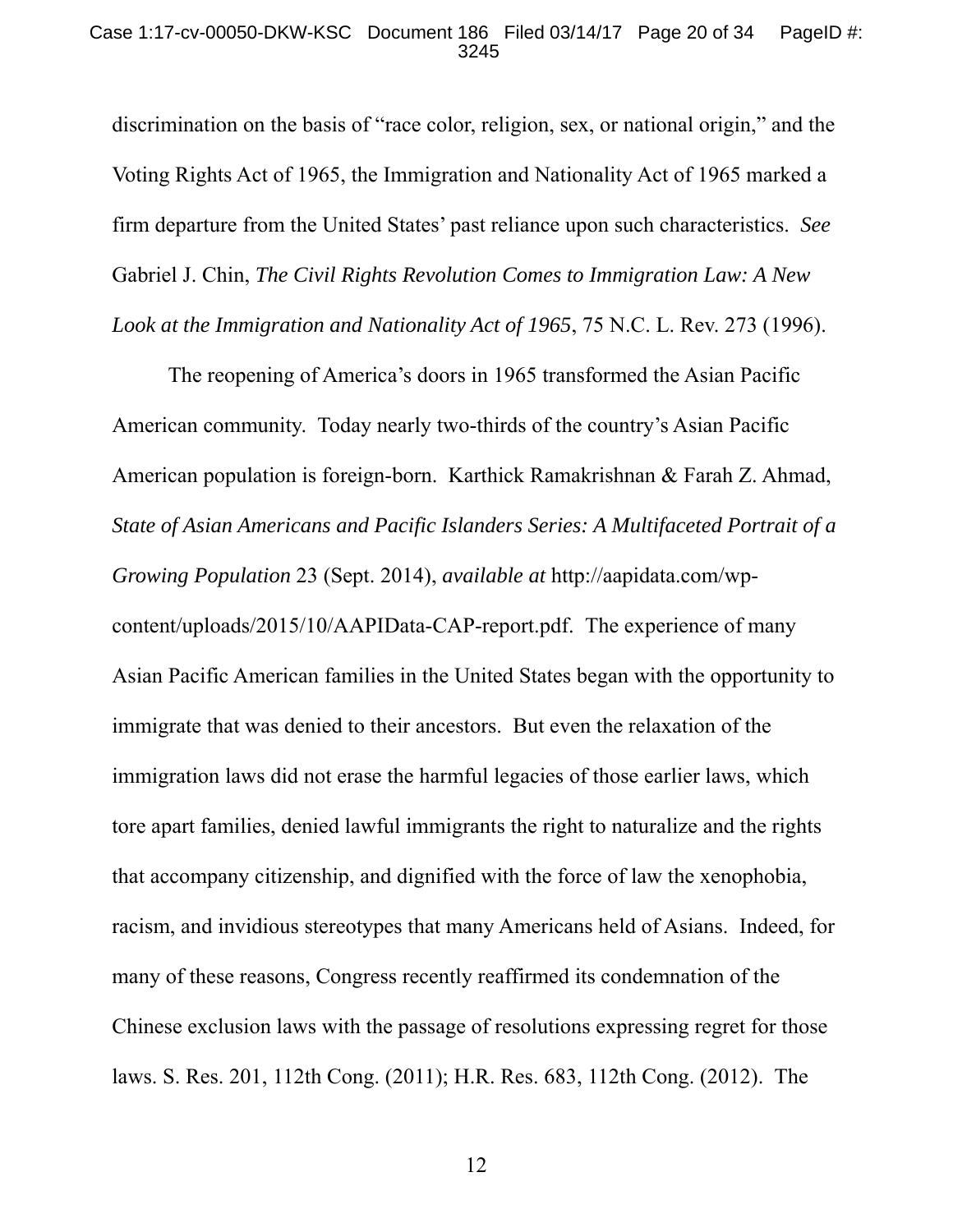Senate resolution explicitly recognized that "[the] framework of anti-Chinese legislation, including the Chinese Exclusion Act, is incompatible with the basic founding principles recognized in the Declaration of Independence that all persons are created equal." S. Res. 201, *supra*.

Having long been the subject of exclusionary immigration laws, Asian Pacific Americans know the lasting pain and injury that result from the use of national origin as a basis for preference or discrimination in immigration laws. The Revised Order is an unwelcome return to a pre-Civil Rights Era approach to immigration when prospective immigrants were admitted based not on their applications, but upon ugly stereotypes about the citizens of their countries of origin. For the reasons set forth in this brief, as well as the briefs submitted by the State of Hawai'i and various other *amici curiae*, the Court should enjoin its enforcement.

# **III. The Executive Order Violates 8 U.S.C. § 1152(a)(1)(A)'s Bar on Nationality-Based Discrimination.**

As set forth in Part II, Congress in the Civil Rights Era rejected the discriminatory immigration policies of the past. The Immigration and Nationality Act amendments in 1965, and in particular Section 1152(a)(1)(A), disavowed discrimination on the basis of race and national origin in the issuance of immigrant visas.

13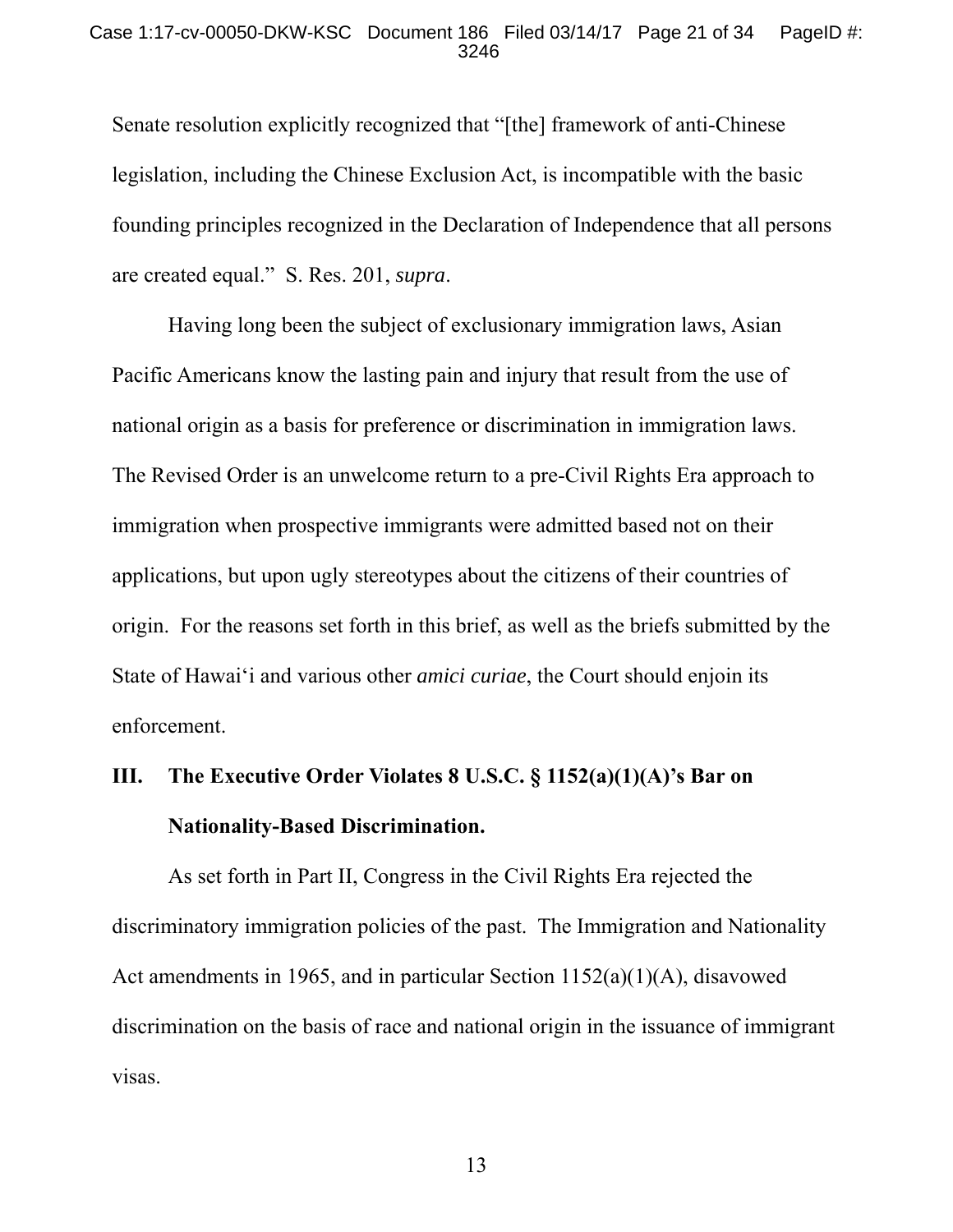# **A. The 1965 Immigration and Nationality Act Amendments Prohibit Discrimination Related to National Origin.**

Since the Immigration and Nationality Act was amended in 1965, courts have consistently held that the government cannot discriminate on the basis of nationality in the immigration context. *See* 8 U.S.C. § 1152(a)(1)(A) ("Except as specifically provided in paragraph  $(2)$  and in sections  $1101(a)(27)$ , 1151(b)(2)(A)(i), and 1153 of this title, no person shall receive any preference or priority or be discriminated against in the issuance of an immigrant visa because of the person's race, sex, nationality, place of birth, or place of residence."). Courts interpreting this provision have found that "Congress could hardly have chosen more explicit language" in barring discrimination against the issuance of a visa because of a person's nationality or place of residence. *See Legal Assistance for Vietnamese Asylum Seekers v. Dep't of State* ("*LAVAS*"), 45 F.3d 469, 472–73 (D.C. Cir. 1995) (finding "Congress has unambiguously directed that no nationalitybased discrimination shall occur"), *vacated on other grounds*, 519 U.S. 1 (1996). Although Congress delegated to the Executive Branch considerable authority to prescribe conditions of admission to the United States, courts have affirmed that the Executive Branch may not make such determinations on impermissible bases such as "invidious discrimination against a particular race or group." *Wong Wing Hang v. INS*, 360 F.2d 715 (2d Cir. 1966) (concluding that nationality is an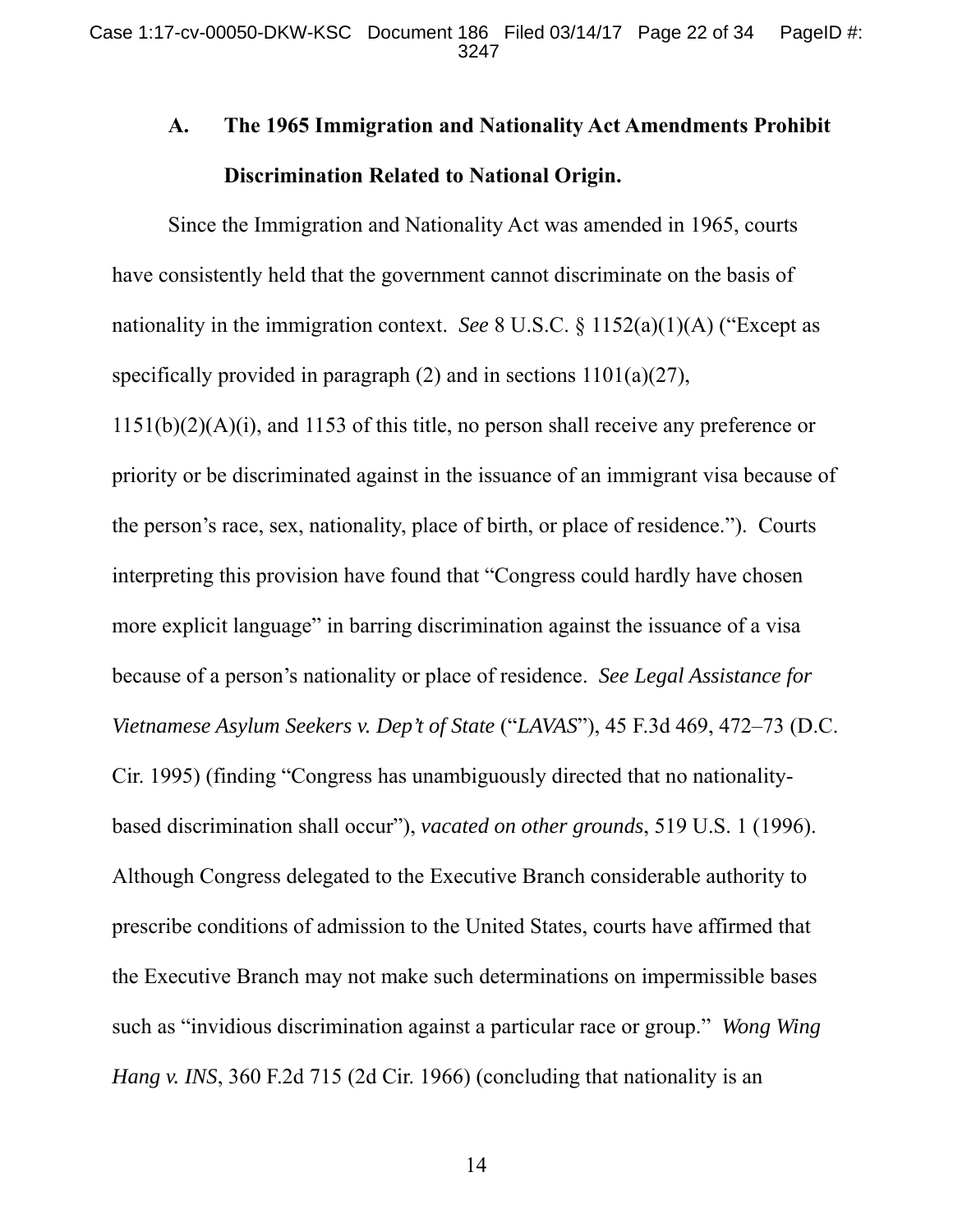#### Case 1:17-cv-00050-DKW-KSC Document 186 Filed 03/14/17 Page 23 of 34 PageID #: 3248

impermissible basis for deportation); *see also Abdullah v. INS*, 184 F.3d 158, 166– 67 (2d Cir. 1999) ("[T]he Constitution does "not permit an immigration official, in the absence of [lawful quota] policies, to . . . discriminate on the basis of race and national origin.") (citing *Bertrand v. Sava*, 684 F.2d 204, 212 n.12 (2d Cir.1982)).

Courts have found that Executive Branch policies are discriminatory and contravene Section  $1152(a)(1)(A)$  when "based on impermissible generalizations" and stereotypes," *see Olsen v. Albright*, 990 F. Supp. 31, 38 (D.D.C. 1997), which are the very bases upon which the Revised Order singles out individuals from the six Muslim-majority countries for discriminatory treatment. Executive Branch actions that contravene Congress's mandate in 8 U.S.C. § 1152(a)(1)(A) must be set aside. *See LAVAS*, 45 F.3d at 474 ("The interpretation and application of the regulation so as to discriminate against Vietnamese on the basis of their nationality is in violation of the Act, and therefore not in accordance with law."); *see also Chau v. Dep't of State*, 891 F. Supp. 650 (D.D.C. 1995) (citing *LAVAS* and issuing preliminary injunctive relief holding that department policy discriminated against immigrants based on their nationality and therefore is not "in accordance with  $law$ ").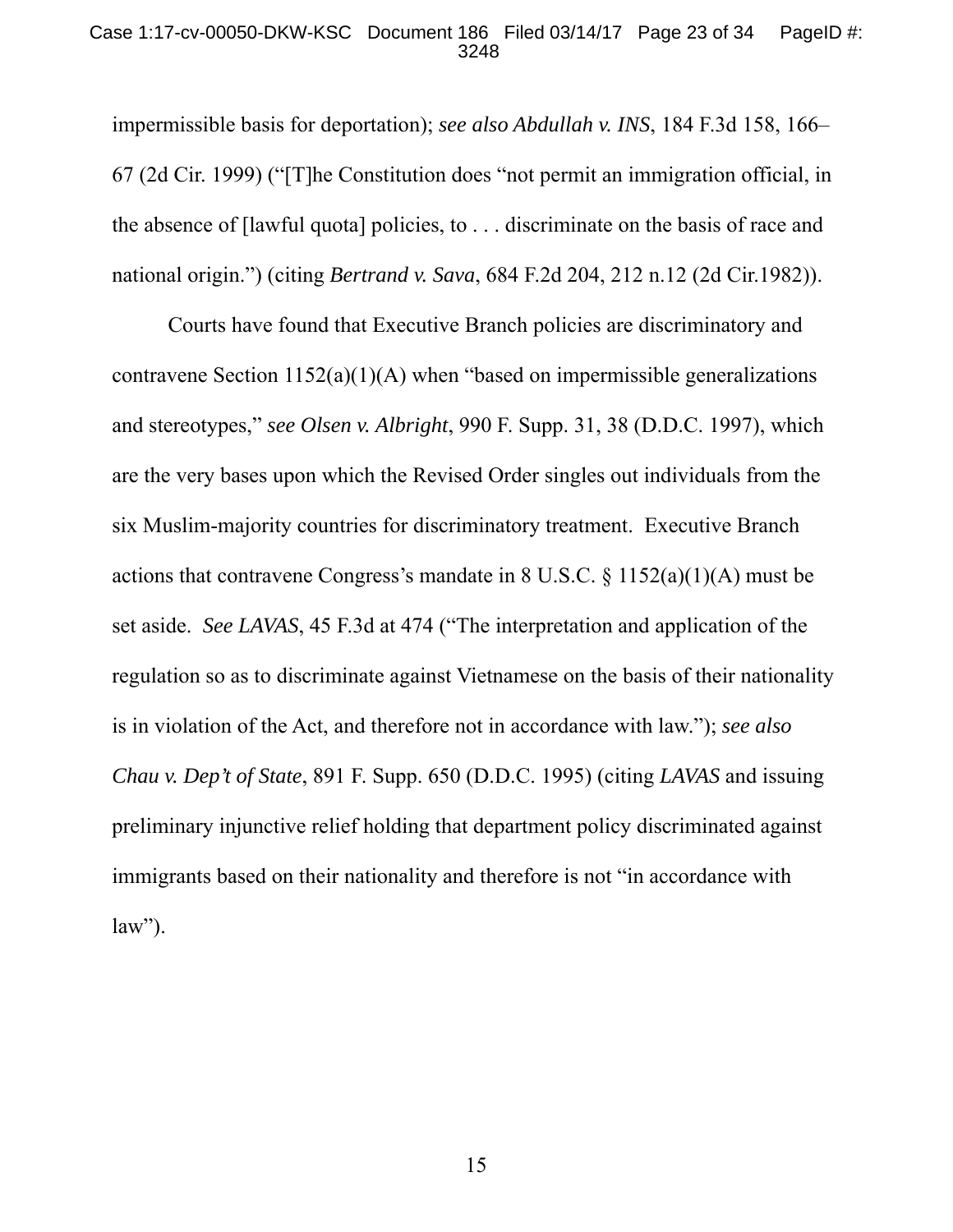# **B. The Legislative History of 8 U.S.C. § 1152(a)(1)(A) Further Supports the Broad Prohibition on Nationality-Based Discrimination.**

The legislative history surrounding the enactment of 8 U.S.C. § 1152(a)(1)(A) confirms that Congress intended to reject and repudiate the "national origins system" as an inequitable and irrelevant basis for admission decisions. For instance, a member of Congress opined that the system "embarrasse[d] us in the eyes of other nations, . . . create[d] cruel and unnecessary hardship for many of our own citizens with relatives abroad, and . . . [was] a source of loss to the economic and creative strength of our country." 9 Oscar M. Trelles II & James F. Bailey III, *Immigration Nationality Acts, Legislative Histories and Related Documents 1950–1978*, at 417 (1979). For citizens with relatives abroad, Attorney General Robert F. Kennedy lamented that the national origins system "separate[d] families coldly and arbitrarily." 10-A Trelles & Bailey, *supra*, at 411. Indeed, the record confirms Congress overwhelmingly regarded the system as an outdated, arbitrary, and above all, un-American, basis upon which to decide who to admit to the country.

Statements in the legislative history resoundingly denounced the use of nationality to make immigration decisions, as it furthered the un-American belief that individuals born in in certain countries were more desirable or worthy of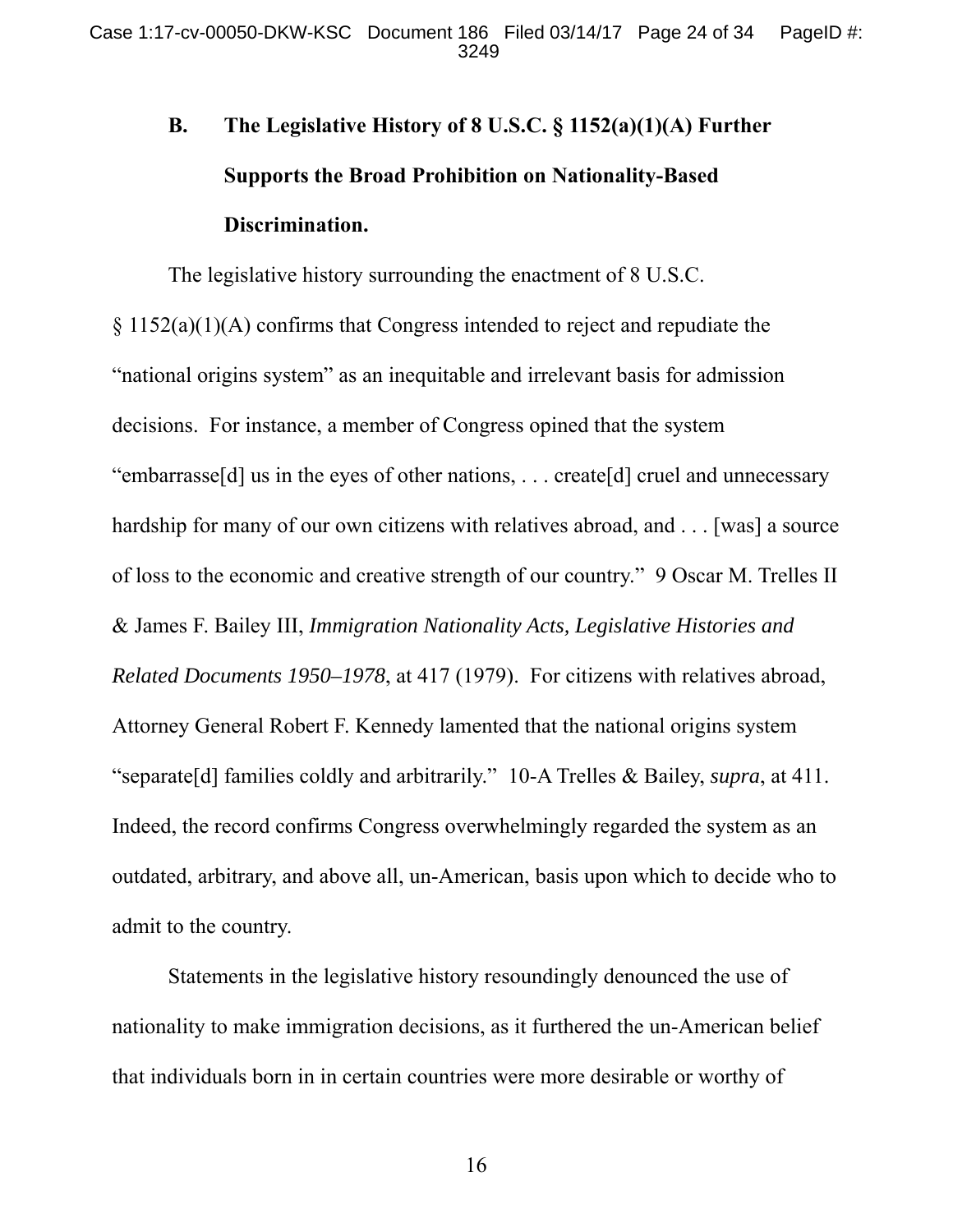admission than those from others. As explained above, nationals of Asian countries were subject to nationality-based immigration restrictions justified on the basis of unfounded and unjust stereotypes for nearly a century before the United States adopted the current system of race and country of origin neutral immigration determinations. Several members of Congress echoed President Johnson's sentiments, when in 1963 he wrote in a letter to Congress:

The use of a national origins system is without basis in either logic or reason. It neither satisfies a national need nor accomplishes an international purpose. In an age of interdependence among nations, such a system is an anachronism, for it discriminates among admission into the United States on the basis of accident of birth.

9 Trelles & Bailey, *supra*, at 2. President Johnson's aforementioned reference to prohibiting discrimination in "*admission* into the United States," confirms the contemporaneous understanding that the 1965 Act foreclosed discrimination in admission as well as immigration. And, as Attorney General Robert F. Kennedy explained in a 1963 letter to Congress, the national origins system "separate[d] families coldly and arbitrarily." 10-A Trelles & Bailey, *supra*, at 411. It would be perverse if the remedy for this animating concern for the 1965 Act was to ensure equality for family members seeking to immigrate to the country, but not for those foreign nationals who merely wanted to visit family in the United States. Later, during Congressional hearings on the 1965 Act, Attorney General Kennedy contended that abolition of the national origins system sought: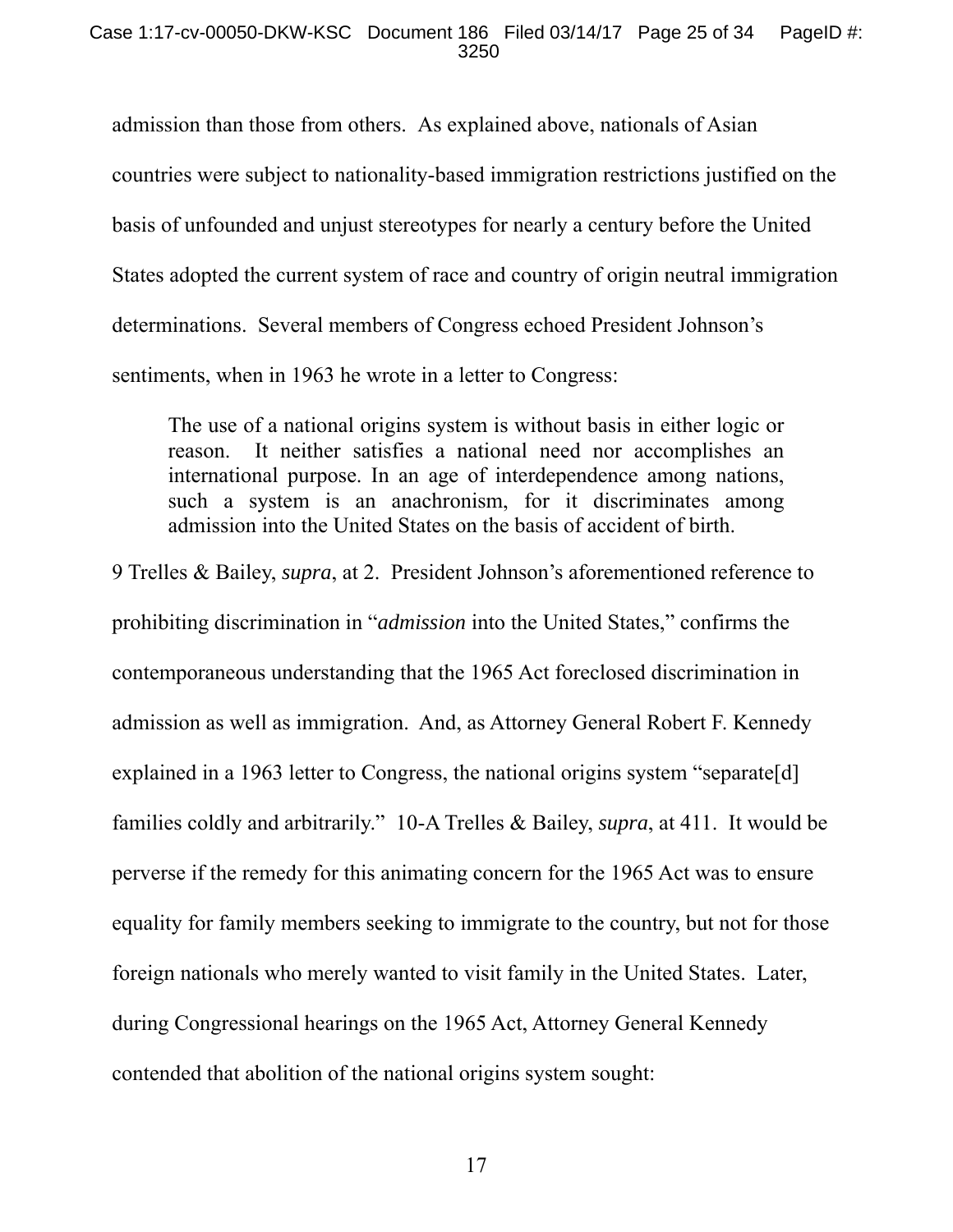not to penalize an individual because of the country that he comes from or the country in which he was born, not to make some of our people feel as if they were second-class citizens. . . . [abolition of the national origins system] will promote the interests of the United States and will remove legislation which is a continuous insult to countries abroad, many of whom are closely allied with us.

9 Trelles & Bailey, *supra*, at 420. Again, if certain citizens' relatives who are foreign nationals are barred from entering the country, or are prohibited from obtaining visas on equal footing, they cannot help but feel that they are themselves "second-class citizens."

# **IV. Statutory Limits Constrain the Executive's Discretion Related to Immigration and Refugee Admission.**

Presidential discretion in the general area of immigration and refugee admission may be broad, but it is not boundless. The President must either operate within the confines of the authority and discretion afforded by Congress (in legislation signed by the current or a preceding president) or the President must take the position that the power to act was inherent and Congress lacked the constitutional authority to impose the relevant constraint found in the Immigration and Nationality Act of 1965 in the first place. In either case, no matter how broad the claim of executive discretion, the President cannot ignore the Bill of Rights, the Fourteenth Amendment, or other provisions of the Constitution—a proposition for which this Court need look no further than the Ninth Circuit's decision last month denying these Defendants' motion to stay Judge Robart's order from the Western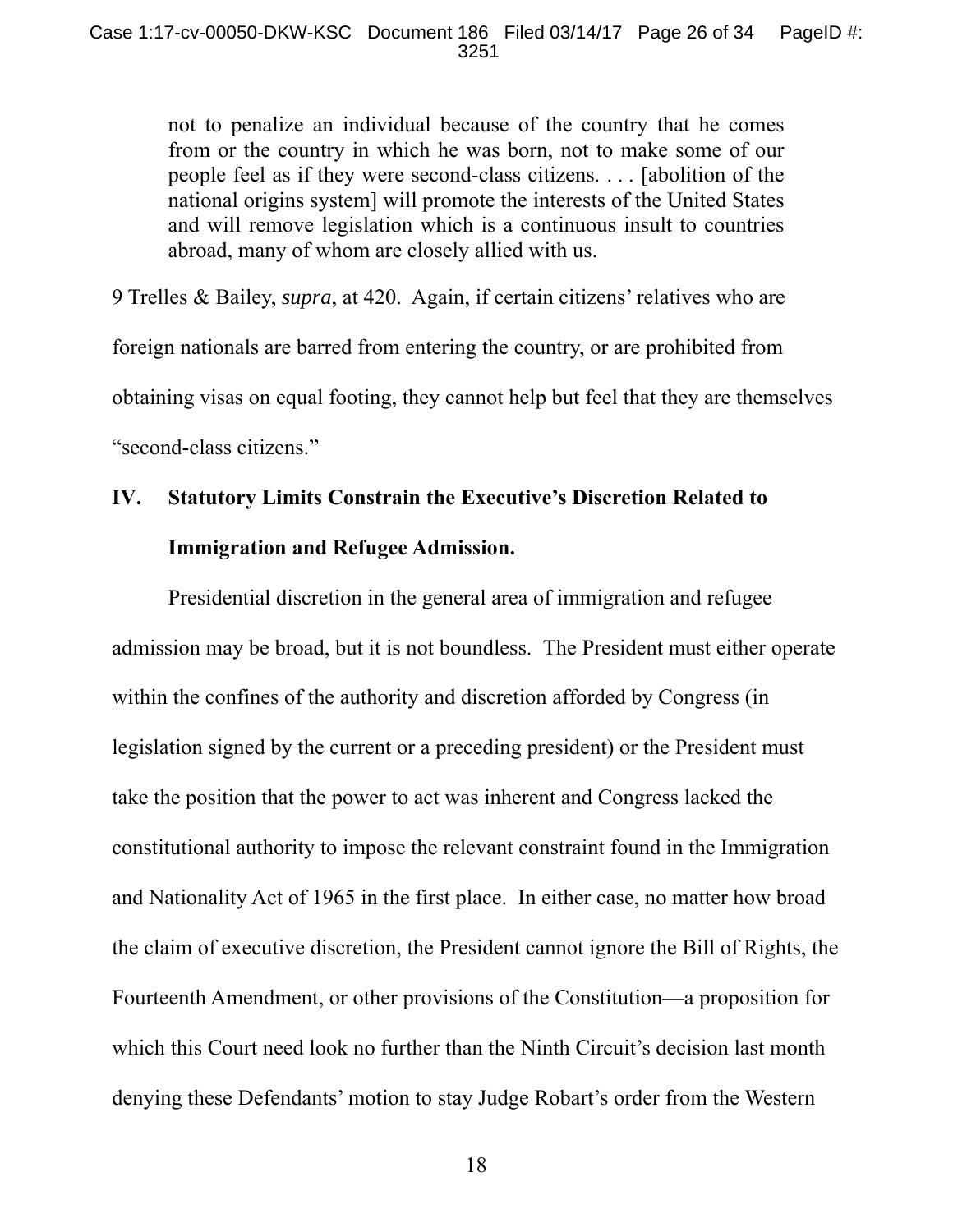District of Washington temporarily enjoining enforcement of the Original Order, which discriminated against immigrants on the basis of national origin. *See Washington*, slip op. at 13–14 (finding "no precedent to support" Defendants' claim of unreviewable presidential discretion in the area of immigration policy, and observing that Defendants' argument "runs contrary to the fundamental structure of our constitutional democracy") (citing *Boumediene*, 553 U.S. at 765). <sup>9</sup> Here, the only specific bases for authority cited in the Revised Order are statutory: "the Immigration and Nationality Act (INA), 8 U.S.C. 1101 et seq., and section 301 of title 3, United States Code." Revised Order at 1.<sup>10</sup>

### **A. The Discretion of the Executive Is Limited by Statute.**

When the President's authority to act arises from statute, he must adhere to the bounds set by Congress. *Zivotofsky v. Clinton*, 566 U.S. 189, 196–97 (2012)

 <sup>9</sup> *See also Zadvydas*, 533 U.S. at 695 (even in the context of immigration law, congressional and executive power "is subject to important constitutional limitations").

 $10$  The Revised Order also refers generally to authority vested "by the Constitution and the laws of America" but cites no specific Constitutional provision or authority. Any claims to inherent constitutional authority over admission of aliens, notwithstanding a contrary statute, would fly in the face of well-established doctrine explained in section A.1. of Hawai'i's brief in support of its Motion for Temporary Restraining Order. *See* Br. at 24 (quoting *Arizona v. United States*, 132 S. Ct. 2492, 2507 (2012), and *Galvan v. Press*, 347 U.S. 522, 531 (1954), for the proposition that the Framers " 'entrust[ed] *exclusively to Congress*'... the power to set '[p]olicies pertaining to the entry of aliens and their right to remain here.' " (emphasis added)); *see also INS v. Chadha*, 462 U.S. 919, 940–41 (1983) ("The plenary authority of Congress over aliens under Art. I, § 8, cl. 4, is not open to question  $\dots$  .").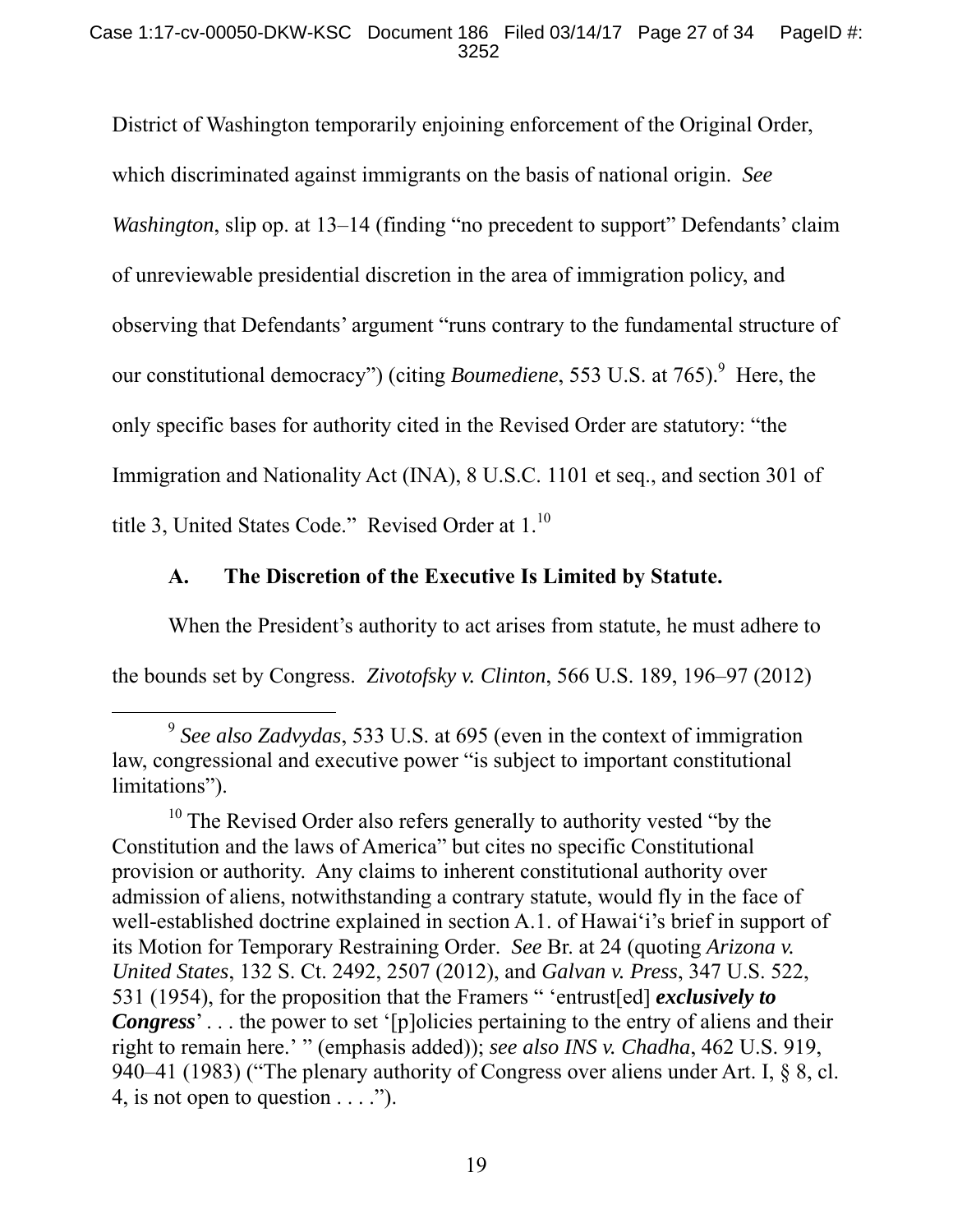(quoting *Freytag v. Commissioner*, 501 U.S. 868, 878 (1991)). In 1965, through amendments to the Immigration and Nationality Act, Congress and President Johnson specifically placed *outside* those bounds of executive authority and discretion any preference, priority, or discrimination in immigration based on nationality, place of birth, or place of residence, among other characteristics. Pub. L. No. 89-236 (1965) (codified at 8 U.S.C. § 1152(a)(1)(A)). The United States Court of Appeals for the District of Columbia Circuit has interpreted this provision to apply to admission of foreign nationals as well, holding that "Congress has unambiguously directed that no nationality-based discrimination shall occur." *LAVAS*, 45 F.3d at 472–73. This is consistent with the legislative history of the 1965 Act. *See supra* Part III.B.

Defendants' expected reliance upon 8 U.S.C. § 1182(f), which permits exclusion based upon "association with terrorist organizations," to presumptively exclude all citizens of six nations as potential terrorists, is unavailing. Because Congress has already provided "specific criteria for determining terrorism related inadmissibility," *Kerry v. Din*, 135 S. Ct. 2128, 2140 (2015) (Kennedy, J., concurring), the President's exclusionary authority under Section 1182(f), is implicitly constrained. Thus, Justice Kennedy's controlling opinion explains that the Executive's authority to exclude an individual from admission on the basis of claimed terrorist activity "rest[s] on a determination that [he or she does] not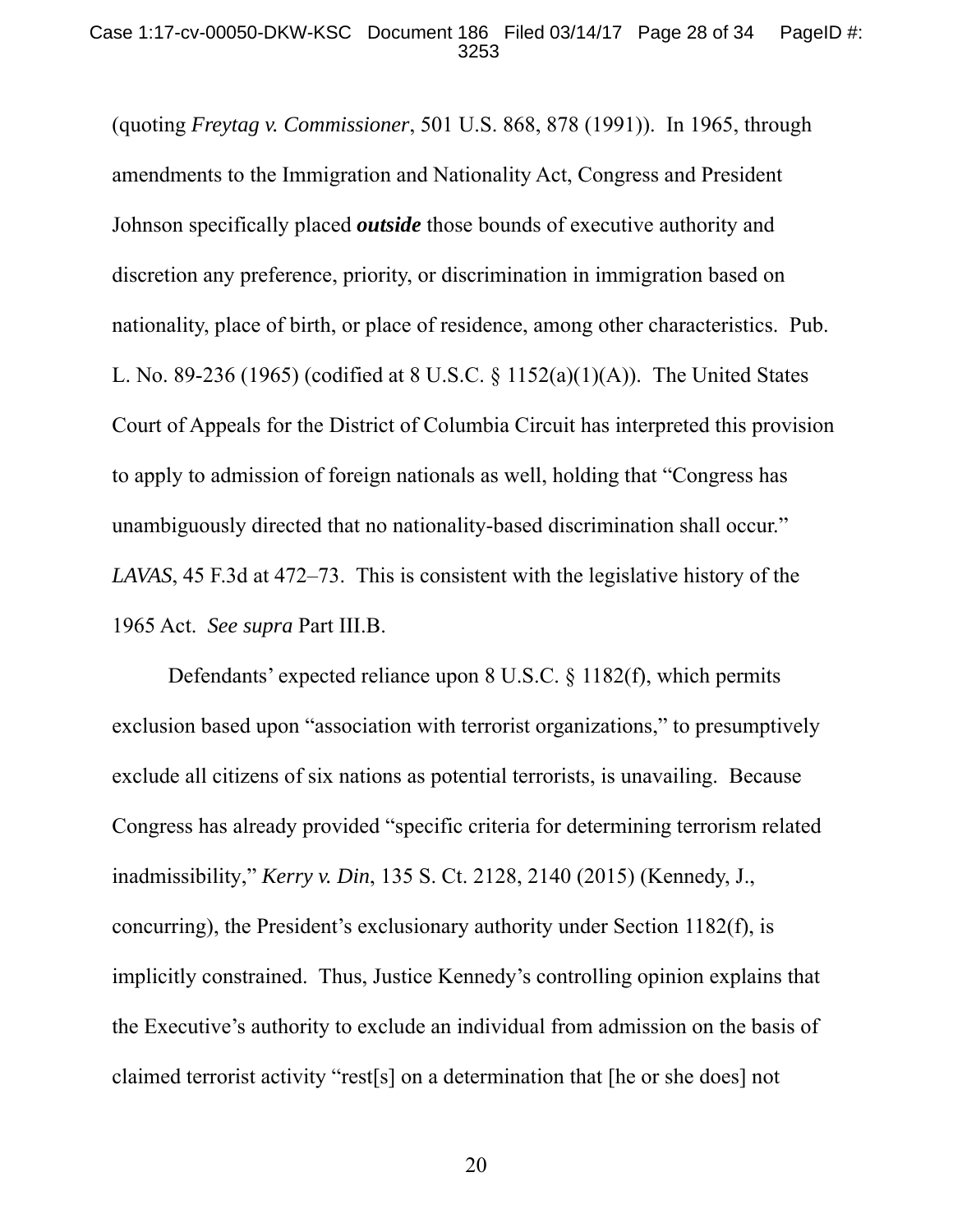satisfy the . . . requirements" of 8 U.S.C. § 1182(a)(3)(B). *Id.* Rather than obliterating the carefully considered criteria provided by Congress in this area, other courts have held that this Section 1182(f) "provides a safeguard against the danger posed by any particular case or class of cases *that is not covered by one of the categories in section 1182(a)*." *Abourezk v. Reagan*, 785 F.2d 1043, 1049 n.2 (D.C. Cir. 1986) (concluding that authority under one subsection cannot "swallow" the limitations imposed by Congress on inadmissibility under other parts of Section 1182) (emphasis added), *aff'd mem.*, 484 U.S. 1 (1987). Applying the same principle of construction, *Allende v. Shultz* held that subsections of 8 U.S.C. § 1182(a) could not be rendered superfluous by interpretation of others. 845 F.2d 1111, 1118 (1st Cir. 1988).

Both the Original Order and the Revised Order expressly discriminate against applicants for entry based on nationality and place of residence and are premised on a construction of Section 1182(f) that would obviate limitations Congress has imposed on the executive's inadmissibility determinations under Section 1182(a)—precisely what Congress and President Johnson specified by statute the Executive Branch could *not* do. Thus, the President lacked statutory authority or discretion to issue the Orders. *See Youngstown Sheet & Tube Co. v. Sawyer*, 343 U.S. 579, 637 (1952) (Jackson, J., concurring in the judgment) (observing that the President's power is at "its lowest ebb" when it is

21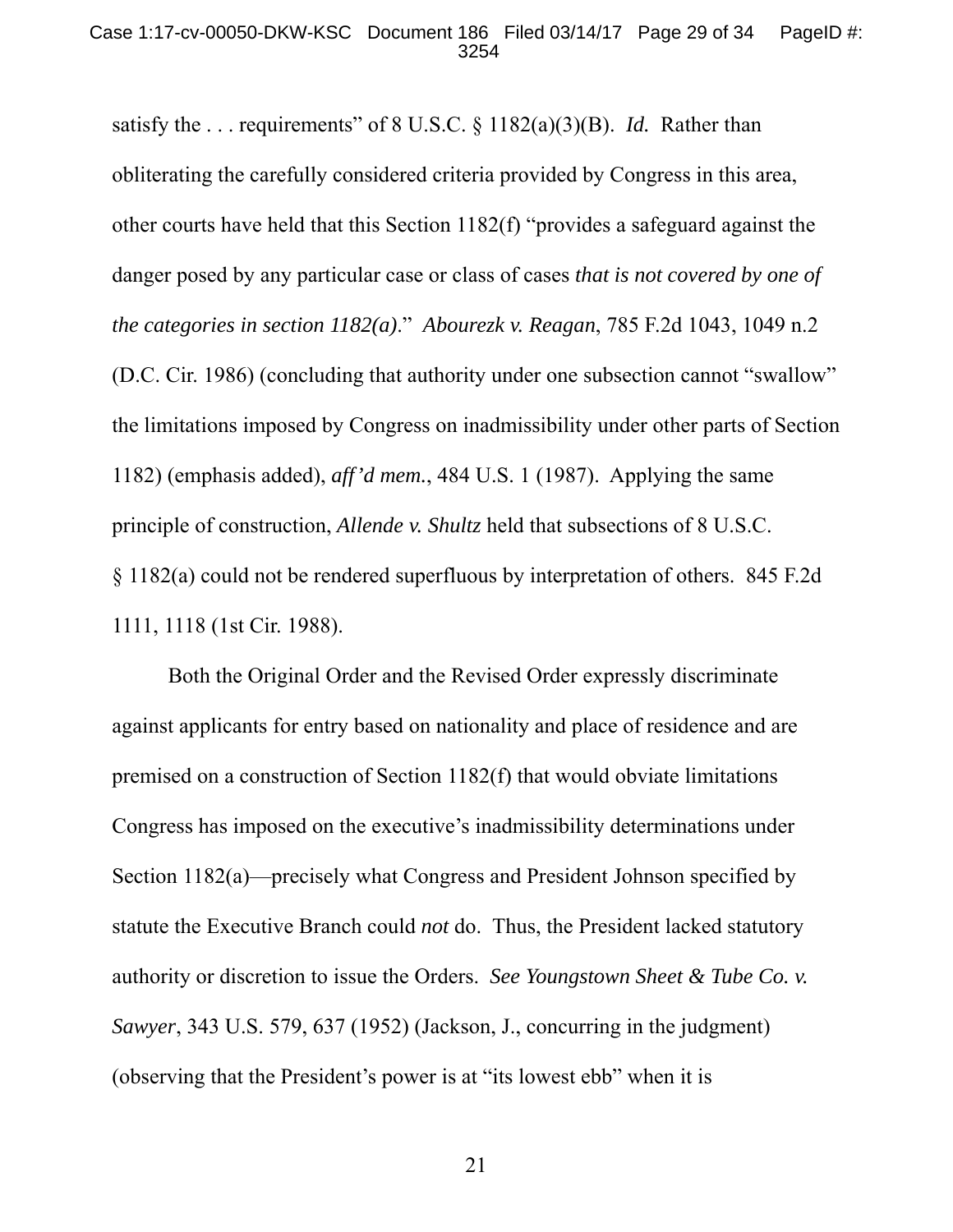"incompatible with the expressed . . . will of Congress"). Because the President lacked the authority to discriminate in immigration matters on the basis of race or national origin, the Court should enjoin enforcement of any such provisions of the Revised Order.

Defendants' insistence that honoring these carefully considered statutory limits on presidential discretion and enjoining enforcement of the Revised Order would leave the country unduly vulnerable to a terrorist attack, is unavailing. Such an argument would run counter to the lessons of, and the government's apologies for, the Japanese American incarceration during World War  $II$ <sup>11</sup>. The proffered evidence of danger in the Revised Order itself is perfunctory, and was almost entirely absent from the Original Order, which is inexplicable and unacceptable given the gravity of departing from the expressed will of Congress to not discriminate against certain applicants for entry or immigration based upon their national origin. Congress relegated this kind of discrimination into the past by the Immigration and Nationality Act of 1965, which aligned the country's immigration laws with notions of equality etched into the nation's conscience in the Civil Rights

 11 *See* Brief of the Korematsu Center, *supra*; *see also* U.S. Dep't of Justice, *Confession of Error: The Solicitor General's Mistakes During the Japanese-American Internment Cases* (May 20, 2011), *available at* https://www.justice.gov/opa/blog/confession-error-solicitor-generalsmistakesduring-japanese-american-internment-cases; Civil Liberties Act of 1988, Pub. L. No. 100-383, 102 Stat. 904.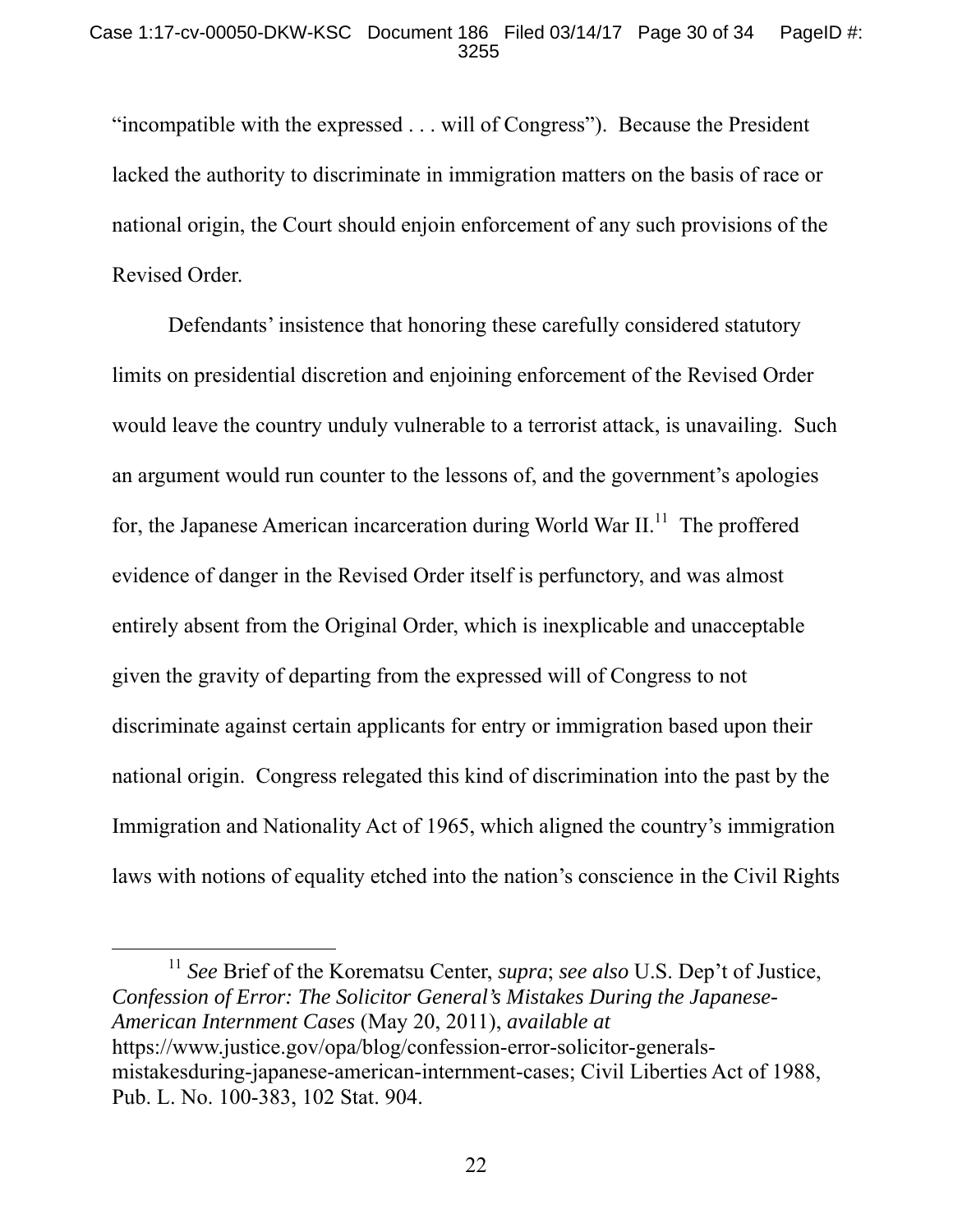Era that remain with us today. Crucially, the President retains the ability to act within the authority delegated by Congress to develop specific time-bound restrictions based on specific relevant facts and non-prohibited categories as permitted under law. *See supra* Part III (addressing limitations on executive authority).

Because the statutory provisions at issue facially prohibit enforcement of the Revised Order's discrimination against individuals in immigration and entry proceedings on the basis of nationality, place of birth, or place of residence, the Court can avoid reaching any such Constitutional question. *See, e.g.*, *Zadvydas*, 533 U.S. at 689 (courts should "ascertain whether a construction of the statute is fairly possible by which [a constitutional] question may be avoided.").

# **B. The Executive's Discretion over Admission of Aliens Is Subject to Review if Based on Bad Faith.**

Even absent a directly contrary statute, courts have restricted Executive discretion related to alien admission in circumstances where there was a "bad faith" basis for a discriminatory admission policy. *See, e.g.*, *Din*, 135 S. Ct. at 2128 (suggesting that a showing of "bad faith" permits a "look behind" the proffered basis for the exclusion determination); *American Academy of Religion v. Napolitano*, 573 F.3d 115 (2d Cir. 2009) (holding that a well-supported allegation of bad faith could render an immigration decision not bona fide). As described by

23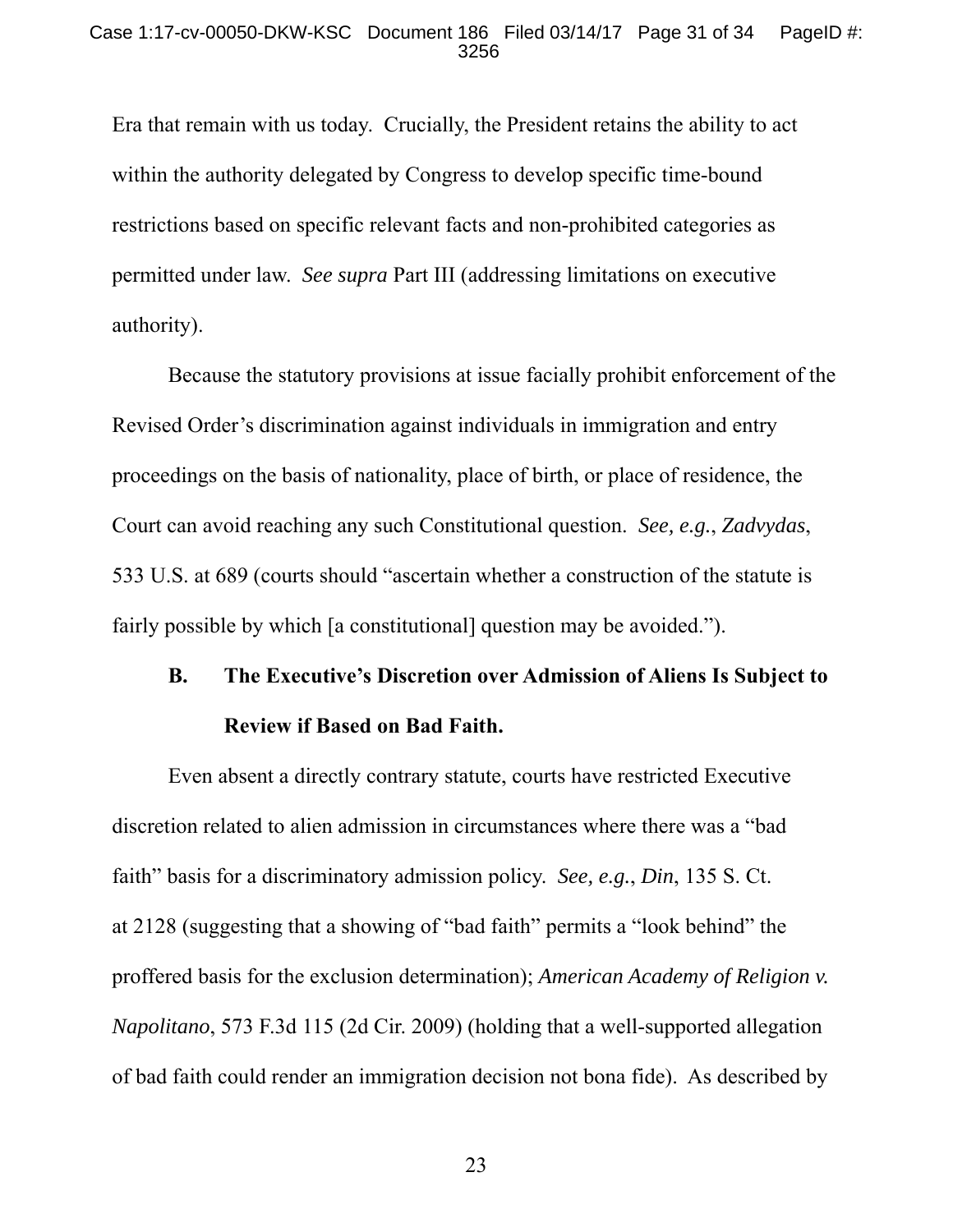the Ninth Circuit, the Supreme Court recognized the limitations on executive discretion: "the federal power over aliens was found not to be 'so plenary that any agent of the National Government may arbitrarily subject all resident aliens to different substantive rules from those applied to citizens.'" *Mow Sun Wong v. Campbell*, 626 F.2d 739, 744 (9th Cir. 1980) (quoting *Hampton v. Mow Sun Wong*, 426 U.S. 88, 101 (1976)).

A *prima facie* showing of "bad faith" is clear from the unambiguous discriminatory language of the Revised Order. The Revised Order identifies and restricts admission on the basis of national identity in violation of statutory requirements. The demonstration of a discriminatory purpose permits the Court to "look behind" the basis for exclusion, including the statements of then-candidate Trump's calling for a "a total and complete shutdown of Muslims entering the United States until our country's representatives can figure out what is going on," Donald J. Trump, *Statement on Preventing Muslim Immigration* (Dec. 7, 2015), *available at* https://www.donaldjtrump.com/press-releases/donald-j.-trumpstatement-on-preventing-muslim-immigration, statements by his campaign staff and advisors, and the actions and statements of President Trump and other members of the Administration, *see Aziz v. Trump*, No. 117CV116LMBTCB, 2017 WL 580855, at  $*7-9$  (E.D. Va. Feb. 13, 2017) (detailing public statements by thencandidate Trump as well as his advisors describing the Original Order as a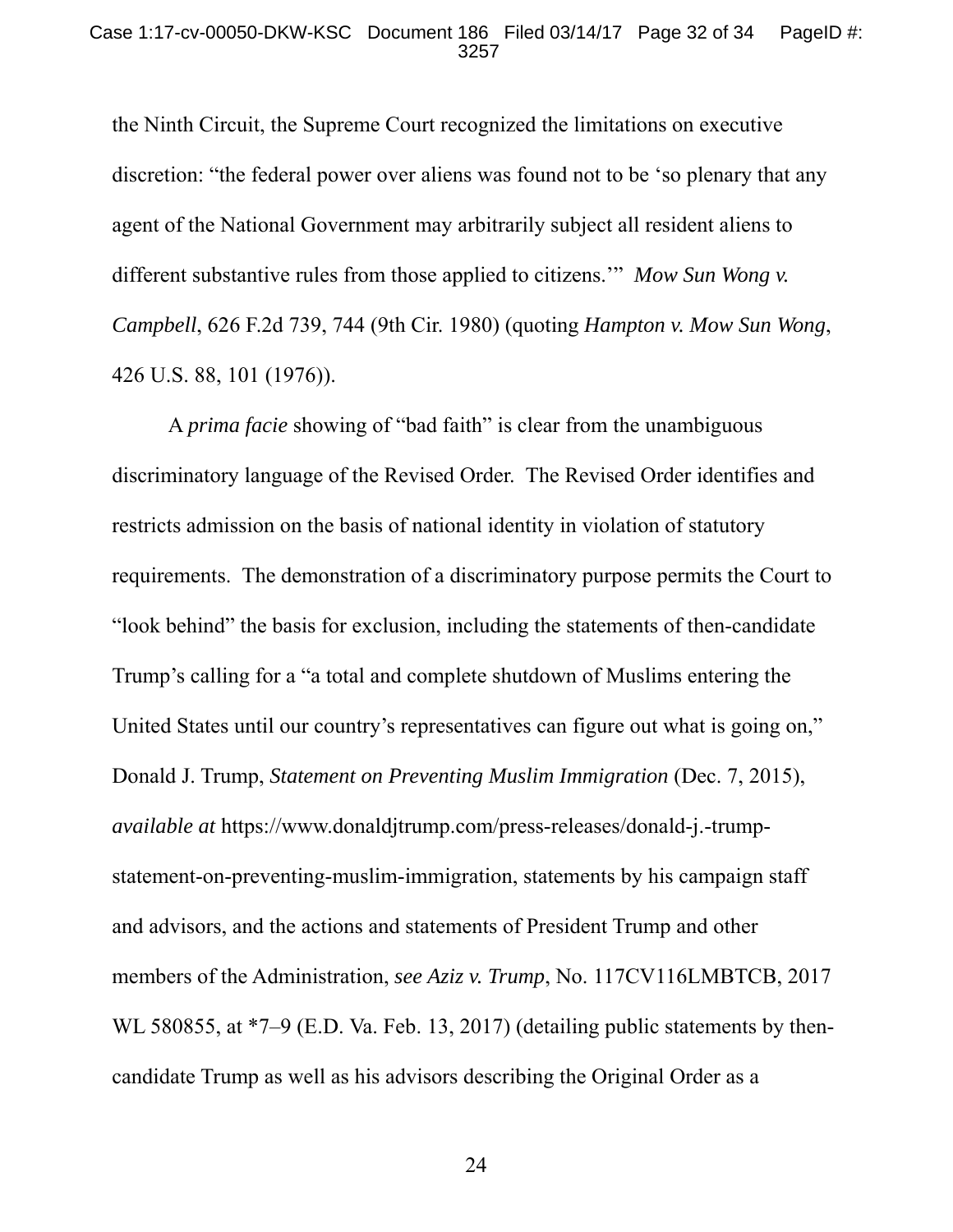"Muslim ban"). These statements provide crucial context for identifying the animus and discriminatory purpose behind the Revised Order, and afford ample basis for this Court to conclude that its exercise of Executive discretion is contrary to the requirements of law and/or the Constitution.

#### **CONCLUSION**

The United States restricted entry, immigration, and naturalization by innumerable people from many Asian nations for decades prior to 1965—an aspect of American history looked back on with shame. The statutes imposing these restrictions based upon national origin grew out of and gave credence to ugly stereotypes about nationals from the affected countries. Many Asian Pacific Americans are here today because Congress prohibited such discrimination in 1965. It did so in the Civil Rights Era, when the harm and injustice of government-sanctioned discrimination on the basis of "race, sex, nationality, place of birth, [and] place of residence" received wider recognition and could no longer be countenanced.

The Revised Order seeks to side-step these statutory prohibitions on nationality based discrimination as well as fundamental constitutional due process and equal protection concerns, to discriminate against nationals of six Muslimmajority countries, consistent with then-candidate Trump's proposal to provisionally bar admission of all Muslims into the United States. Defendants ask

25 and 25